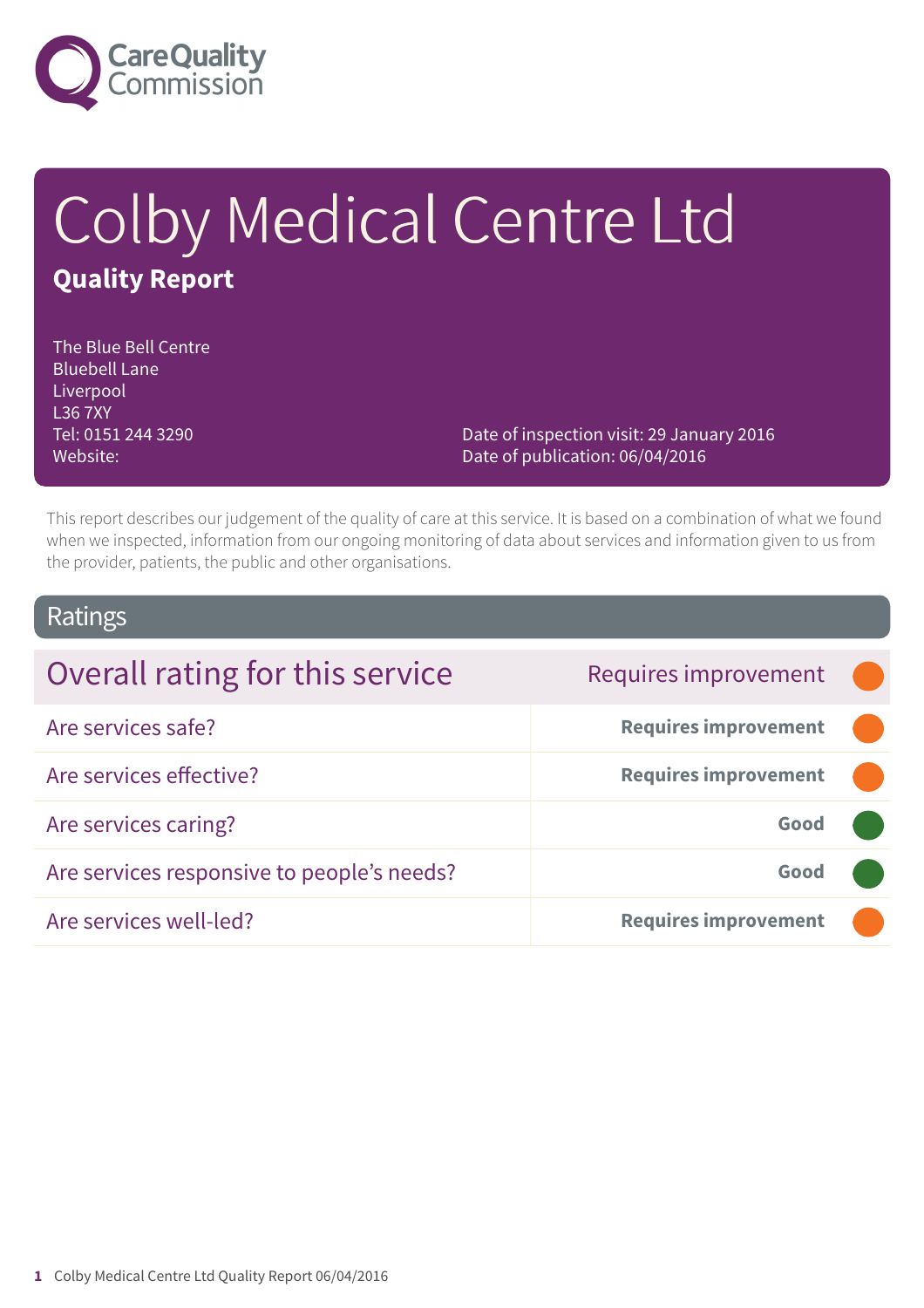### **Contents**

| Summary of this inspection                                                                                                                                                    | Page           |
|-------------------------------------------------------------------------------------------------------------------------------------------------------------------------------|----------------|
| Overall summary<br>The five questions we ask and what we found<br>The six population groups and what we found<br>What people who use the service say<br>Areas for improvement | $\overline{2}$ |
|                                                                                                                                                                               | $\overline{4}$ |
|                                                                                                                                                                               | 6              |
|                                                                                                                                                                               | 9              |
|                                                                                                                                                                               | 9              |
| Detailed findings from this inspection                                                                                                                                        |                |
| Our inspection team                                                                                                                                                           | 11             |
| Background to Colby Medical Centre Ltd                                                                                                                                        | 11             |
| Why we carried out this inspection                                                                                                                                            | 11             |
| How we carried out this inspection                                                                                                                                            | 11             |
| Detailed findings                                                                                                                                                             | 13             |
| Action we have told the provider to take                                                                                                                                      | 23             |

### Overall summary

#### **Letter from the Chief Inspector of General Practice**

We carried out an announced comprehensive inspection at Colby Medical Centre Ltd on the 29 January 2016. Overall the practice is rated as requires improvement.

Our key findings across all the areas we inspected were as follows:

- Systems were in place to ensure incidents and significant events were identified, investigated and reported. Staff understood their responsibilities to raise concerns, however not all incidents discussed with the inspection team had been reported. The practice did not keep a log of all safety incidents or carry out an analysis of the significant events on an annual basis.
- There were arrangements in place to safeguard adults and children, but staff had not completed recent safeguarding training.
- Arrangements were in place to keep medicines safe.
- Staffing levels were inadequate at the time of our inspection due to staff sickness and a number of vacancies that had recently arisen.
- Urgent appointments were usually available on the day they were requested.
- Patients' needs were assessed and care was planned and delivered following best practice guidance. Staff received training appropriate to their roles and any further training needs had been identified and planned. Annual appraisals for all staff had not been completed.
- Patients care and treatments were monitored, but robust clinical audits were not taking place.
- Information about services and how to complain was readily available in document form for patients. Clear complaint procedures were in place, monitored and reviewed.
- The practice had good facilities and was well equipped to treat patients and meet their needs. The practice was clean and well maintained.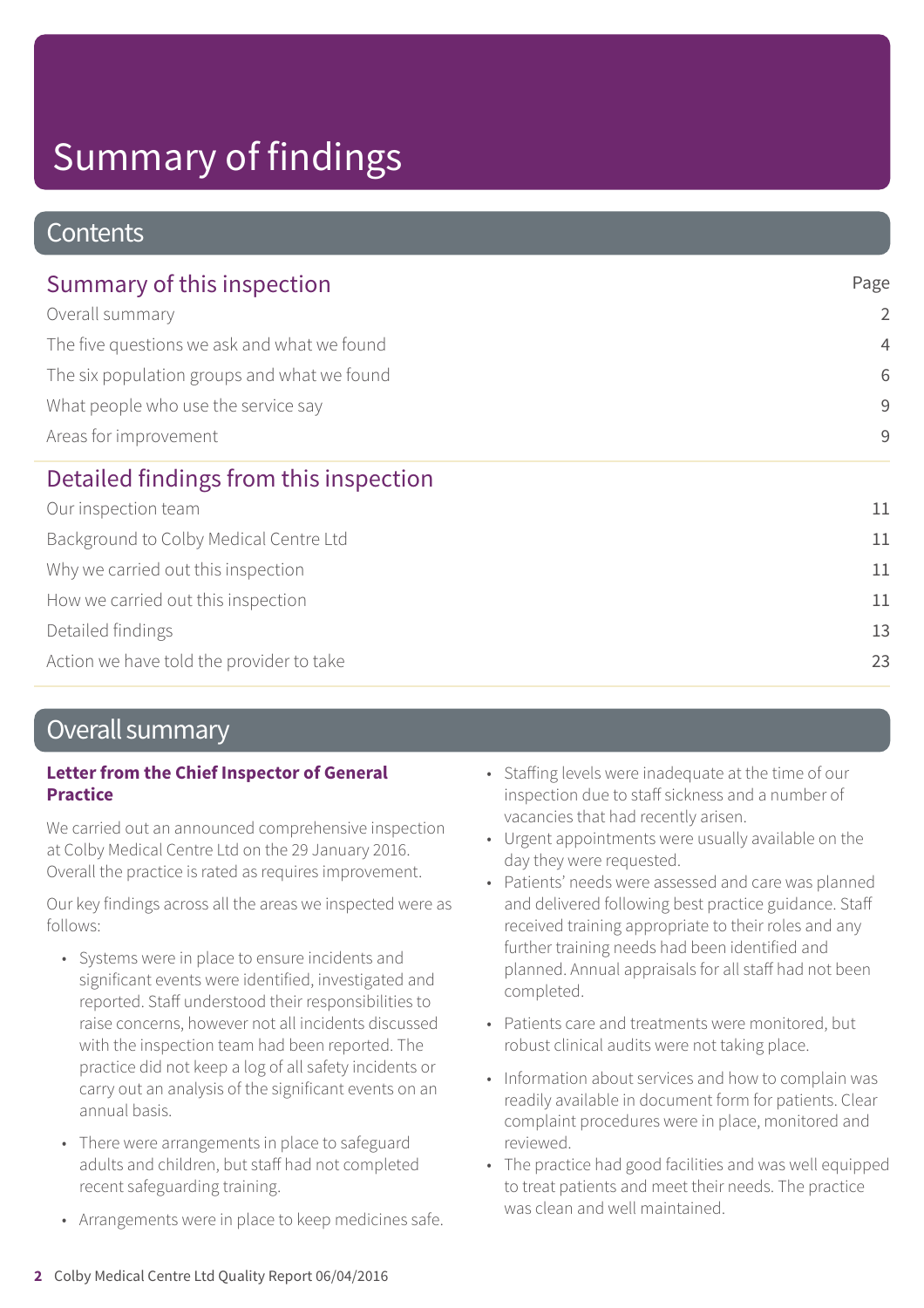- Risks to patients were assessed and well managed, with the exception of those relating to recruitment checks.
- There was a clear leadership structure and staff felt supported by management despite there being a number of staffing issues over the previous year. The practice proactively sought feedback from staff, which it acted on.
- The practice had proactively sought feedback from patients and had an active patient participation group.
- Feedback from patients on the day of the inspection about their care was consistently and strongly positive. Patients said they were treated with compassion, dignity and respect and they were involved in their care and decisions about their treatment.

The areas where the provider must make improvements are:

- The provider must ensure recruitment arrangements include all necessary employment checks for all staff.
- Arrangements for ensuring all staff, including the clinicians, received appropriate support, supervision and appraisal must be reviewed.

The areas where the provider should make improvements are**:**

• All staff should undertake vulnerable adult safeguarding training and the practice lead for safeguarding should complete Mental Capacity Act 2005 training.

- All clinicians should ensure that at risk children who fail to attend hospital appointments are followed up by the practice.
- Records to show that all equipment has been maintained, tested, serviced and calibrated should be available for inspection.
- Infection control training should be completed for the practice infection control lead.
- The provider should monitor the quality of service patients receive by having a robust system of clinical audits in place. The provider should consider how the results of these can be used to monitor and improve patients outcomes.
- Regular meetings should take place with the local health visiting service to review and update information held about children and vulnerable families with safeguarding risks.
- The staffing arrangements should be reviewed to ensure that patients can access a GP on a daily basis.
- Minutes should be taken for staff meetings.

#### **Professor Steve Field (CBE FRCP FFPH FRCGP)**

Chief Inspector of General Practice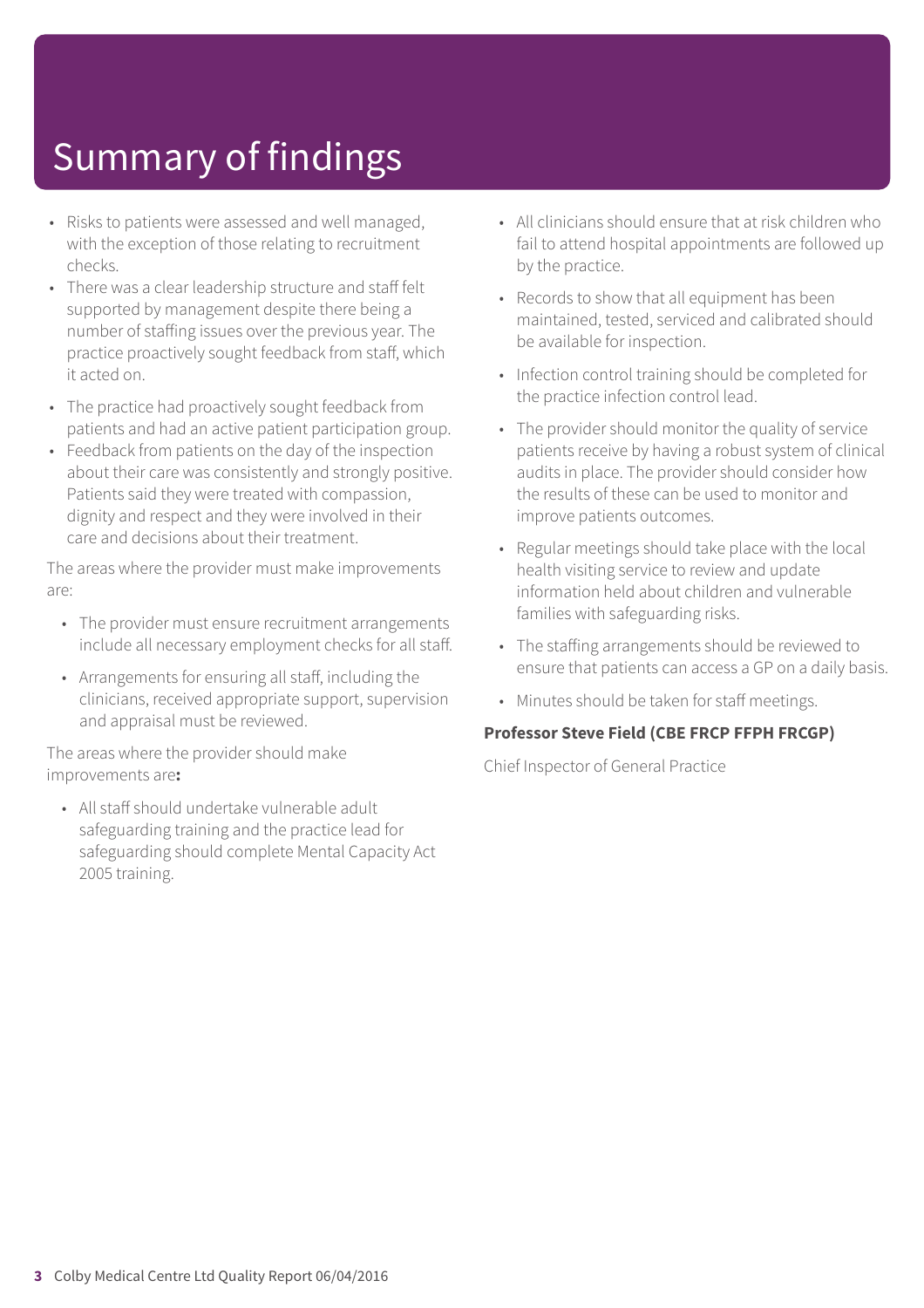### The five questions we ask and what we found

We always ask the following five questions of services.

#### **Are services safe?**

The practice is rated as requires improvement for providing safe services. Staff understood their responsibilities to raise concerns, and to report incidents and near misses. However, records were not always maintained when such events occurred and a written log was not completed. Although risks to patients who used services were assessed, the systems and processes to address these risks were not implemented well enough. For example staff had not completed updated safeguarding training and recruitment procedures did not include the required checks for all staff who needed them. Records to show that all equipment had been maintained, tested, serviced and calibrated was not be available for inspection. Arrangements were in place to keep medicines safely. The practice had good facilities and was well equipped to treat patients and meet their needs. The practice was clean and well maintained. Staffing levels were inadequate at the time of our inspection due to staff sickness and a number of vacancies that had recently arisen.

#### **Are services effective?**

The practice is rated as requires improvement for providing effective services. Data showed patient outcomes were at or above average for the locality. Staff assessed needs and delivered care in line with current evidence based guidance. Clinical audits were not robustly undertaken by clinicians. Staff had the skills, knowledge and experience to deliver effective care and treatment but at the time of our inspection there were a number of staff vacancies. Staff had not had annual appraisals and personal development plans were out of date. Formal support arrangements were not in place for the senior nurse clinician and clinical supervision was not taking place. Staff worked with multidisciplinary teams to understand and meet the range and complexity of people's needs.

#### **Are services caring?**

The practice is rated as good for providing caring services. Data showed that patients rated the practice higher than others for several aspects of care. Information for patients about the services available was easy to understand and accessible. We also saw that staff treated patients with kindness and respect, and maintained confidentiality. Patients said they were treated with compassion, dignity and respect and they were involved in decisions about their care and treatment.

**Good –––**

#### **Requires improvement –––**

**Requires improvement –––**

**4** Colby Medical Centre Ltd Quality Report 06/04/2016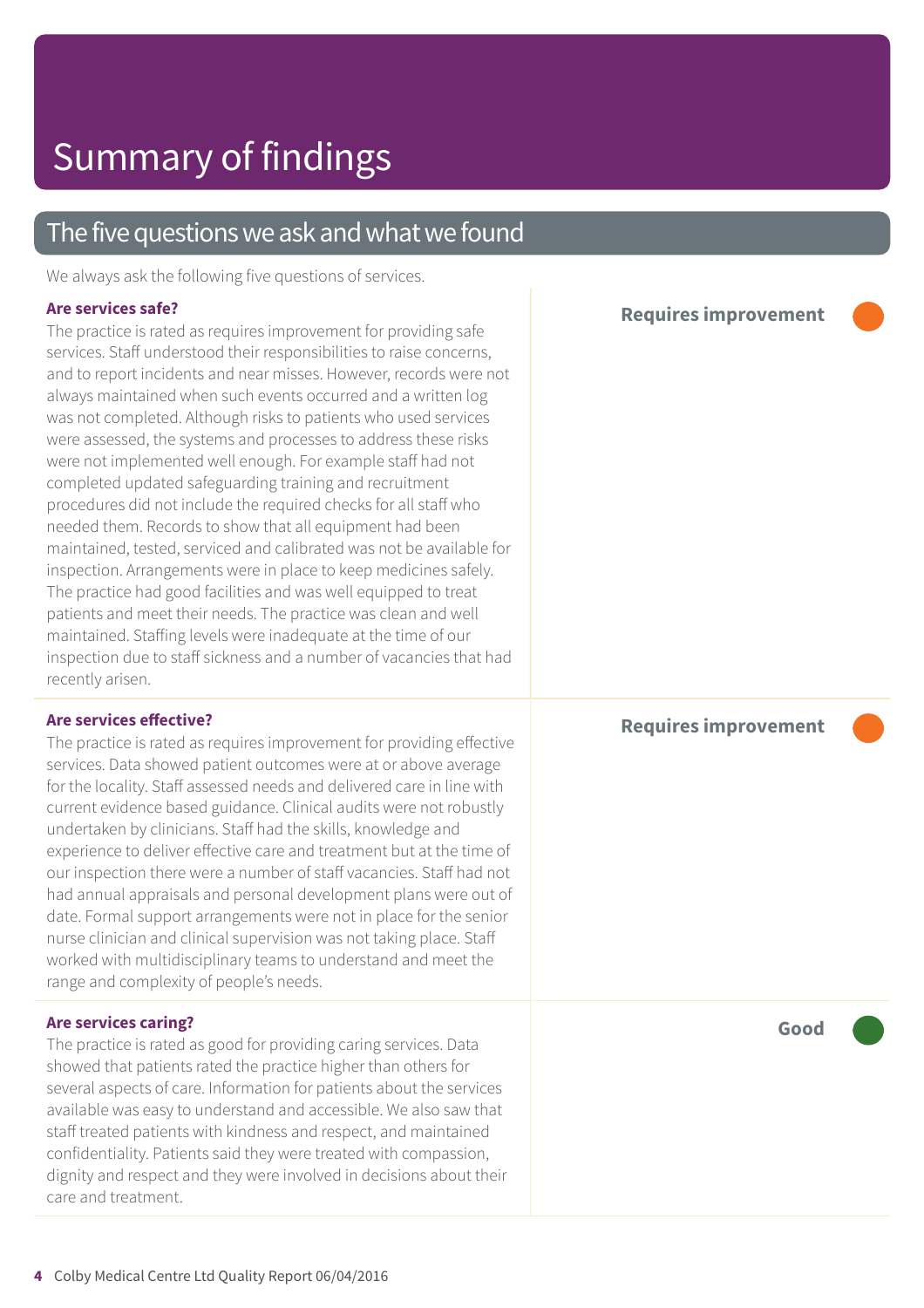#### **Are services responsive to people's needs?**

The practice is rated as good for providing responsive services. It reviewed the needs of its local population and engaged with the NHS England Area Team and Clinical Commissioning Group to secure improvements to services where these were identified. Patients said they found it easy to make an appointment with a named GP and that there was continuity of care, with urgent appointments available the same day. Information about how to complain was available and easy to understand and evidence showed that the practice responded quickly to issues raised. Learning from complaints was shared with staff and other stakeholders. The practice had good facilities and was well equipped to treat patients and meet their needs.

#### **Are services well-led?**

The practice is rated as requires improvement for being well-led. It had a clear vision and strategy to deliver high quality care and promote good outcomes for patients. The practice did not have an overarching governance framework to support the delivery of good quality care for patients. At the time of the inspection there were a number of leadership gaps known to the practice and the provider was working through these issues. There was a leadership structure and staff felt supported by management, but because of the changes to roles due to staff vacancies, staff had to take on different roles and responsibilities with the support of an independent consultant and these were not embedded at the time of the inspection. Practice specific policies were in place but locating these during the inspection was difficult and some policies and procedures were missing or had not been updated.

The provider had a good oversight of the performance of the practice, but a programme of continuous clinical and internal audits were not taking place or being used to monitor quality and to make improvements. There were systems in place for identifying, recording and managing risks, issues and implementing mitigating actions but not all incident reports described to us could be located during the inspection. The practice proactively sought feedback from staff and patients, which it acted on. The patient participation group was active and spoke positively about the support given to the group.

**Good –––**

#### **Requires improvement –––**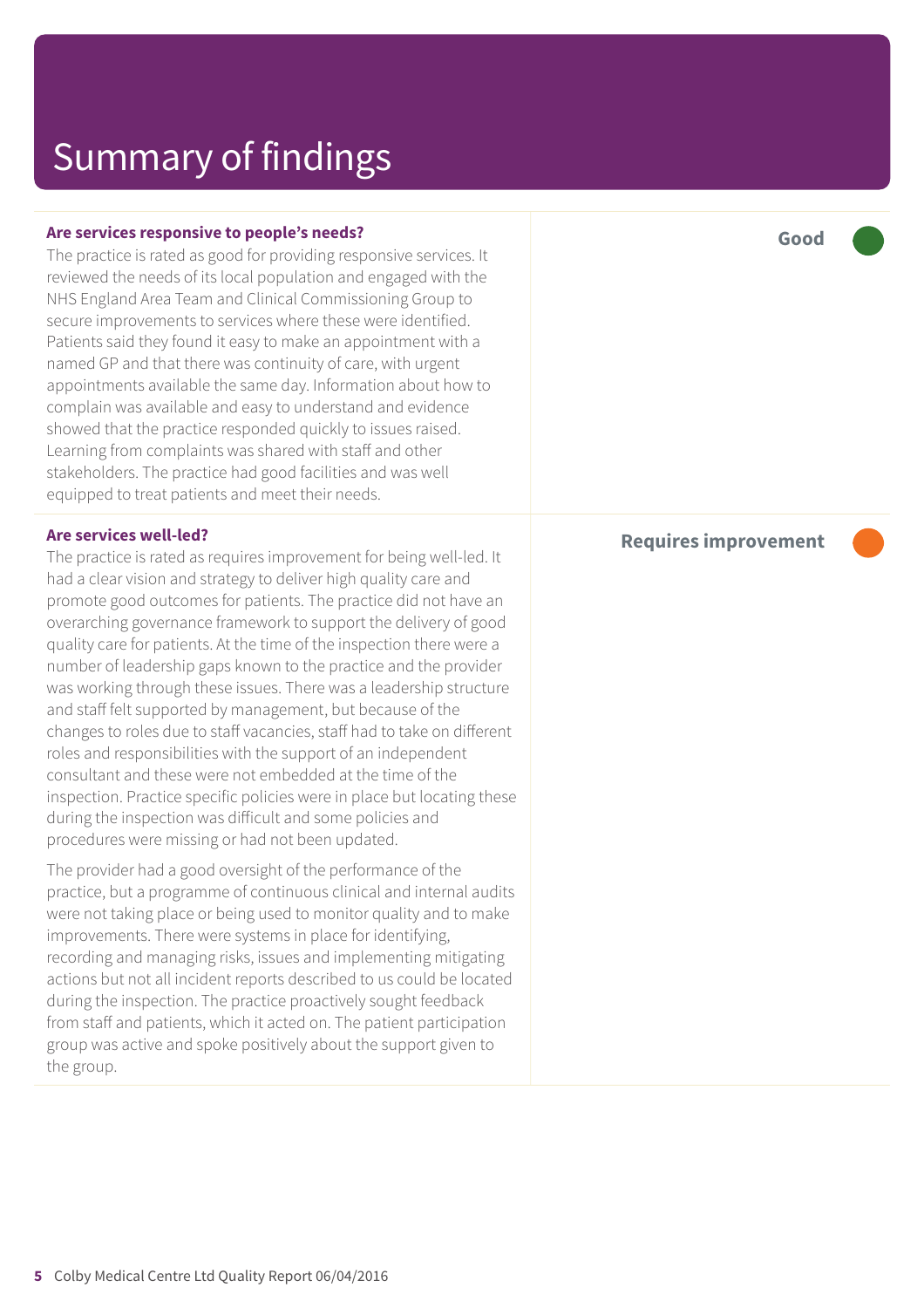### The six population groups and what we found

We always inspect the quality of care for these six population groups.

#### **Older people**

The provider was rated as requiring improvement for safety, effective and for well-led. The issues identified as requiring improvement overall affected all patients including this population group. There were, however, examples of good practice. Nationally reported data showed that outcomes for patients were good for conditions commonly found in older people. The practice offered proactive, personalised care planned to meet the needs of the older people in its population and had a range of enhanced services, for example, in dementia and end of life care. It was responsive to the needs of older people, and offered home visits and rapid access appointments for those with enhanced needs. The practice had taken part in both the Dementia Enhanced Service offering dementia screening and the Avoiding Unplanned Admissions Direct Enhanced Service mainly focusing on older patients.

#### **People with long term conditions**

The provider was rated as requiring improvement for safety, effective and for well-led. The issues identified as requiring improvement overall affected all patients including this population group. There were, however, examples of good practice. Nursing staff had lead roles in chronic disease management and patients at risk of hospital admission were identified as a priority. Longer appointments and home visits were available when needed. All these patients had a structured annual review to check that their health and medication needs were being met. For those people with the most complex needs, the relevant health and care professionals worked together to deliver a multidisciplinary package of care.

#### **Families, children and young people**

The provider was rated as requiring improvement for safety, effective and for well-led. The issues identified as requiring improvement overall affected all patients including this population group. There were, however, examples of good practice. There were systems in place to identify and follow up children living in disadvantaged circumstances and who were at risk, for example, children and young people who had a high number of A&E attendances. All clinicians did not routinely follow up children who fail to attend hospital appointments. Immunisation rates were relatively high for all standard childhood immunisations. Patients told us that children and young people were treated in an

**Requires improvement –––**

**Requires improvement –––**

**Requires improvement –––**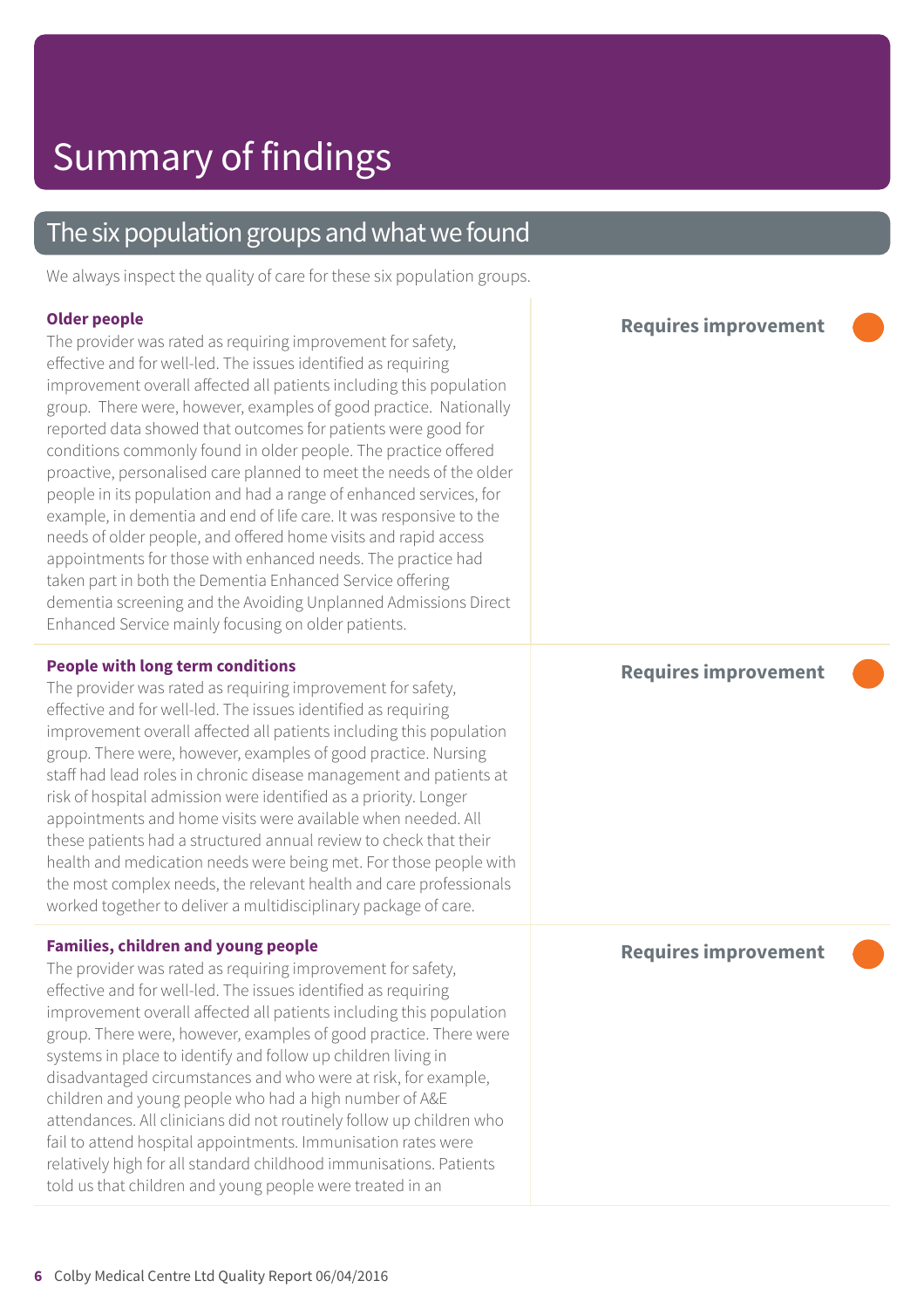age-appropriate way and were recognised as individuals, and we saw evidence to confirm this. Appointments were available outside of school hours and the premises were suitable for children and babies.

#### **Working age people (including those recently retired and students)**

The provider was rated as requiring improvement for safety, effective and for well-led. The issues identified as requiring improvement overall affected all patients including this population group. There were, however, examples of good practice. The needs of the working age population, those recently retired and students had been identified and the practice had adjusted the services it offered to ensure these were accessible, flexible and offered continuity of care. The practice was proactive in offering online services as well as a full range of health promotion and screening that reflected the needs for this age group.

#### **People whose circumstances may make them vulnerable**

The provider was rated as requiring improvement for safety, effective and for well-led. The issues identified as requiring improvement overall affected all patients including this population group. There were, however, examples of good practice. The practice held a register of patients living in vulnerable circumstances including homeless people, travellers and those with a learning disability. It had carried out annual health checks for people with a learning disability. It offered longer appointments for people with a learning disability. The practice regularly worked with multi-disciplinary teams in the case management of vulnerable people. Staff knew how to recognise signs of abuse in vulnerable adults and children but updated safeguarding training had not been completed. Staff were aware of their responsibilities regarding information sharing, documentation of safeguarding concerns and how to contact relevant agencies in normal working hours and out of hours.

#### **People experiencing poor mental health (including people with dementia)**

The provider was rated as requiring improvement for safety, effective and for well-led. The issues identified as requiring improvement overall affected all patients including this population group. There were, however, examples of good practice. All of the patients experiencing poor mental health had received an annual physical health check. The practice regularly worked with multi-disciplinary teams in the case management of people experiencing poor mental health, including those with dementia. It carried out advance care planning for patients with dementia. The

**Requires improvement –––**

**Requires improvement –––**

**Requires improvement –––**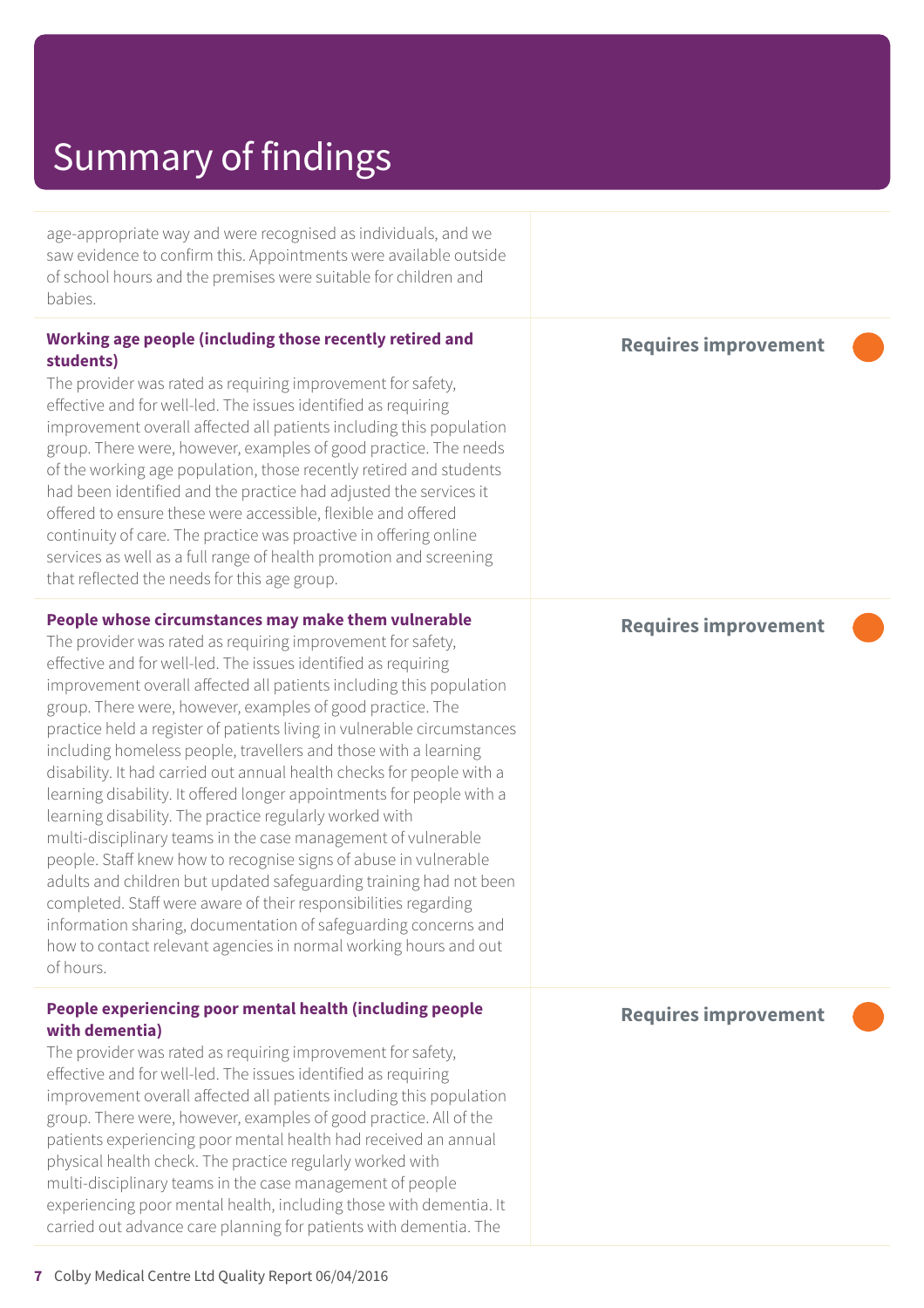practice had told patients experiencing poor mental health about how to access various support groups and voluntary organisations. It had a system in place to follow up patients who had attended accident and emergency (A&E) where they may have been experiencing poor mental health. The practice had a good working relationship with the local Mental Health Liaison Nurse, validating the disease registers and providing physical health checks.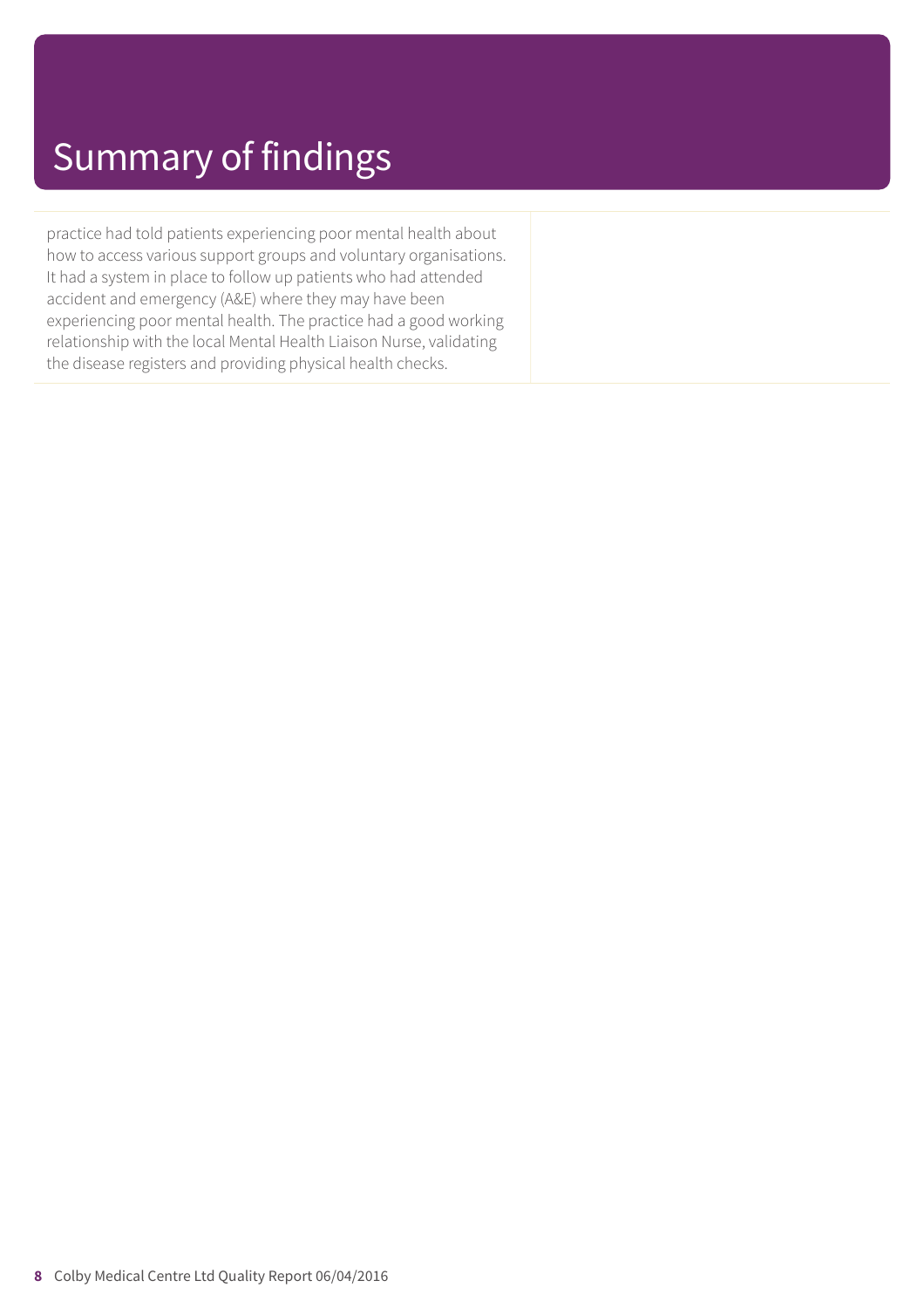### What people who use the service say

The results from the National GP Patient Survey results published in January 2016 showed the practice was performing above local and national averages. There were 396 survey forms were distributed and 98 were returned, this is a completion rate of 25% and represents 4% of the practice patient population. The survey results were higher than the local and national figures. For example:

- 96% said the GP was good at listening to them compared to the CCG average of 89% and national average of 89%.
- 96% said they had confidence and trust in the last GP they saw compared to the CCG average of 95% and national average of 95%.
- 94% said the last GP they spoke to was good at treating them with care and concern compared to the CCG average of 87% and national average of 85%.
- 90% said the nurse was good at listening to them compared to the CCG average of 93% and national average of 91%.
- 85% said the last nurse they spoke to was good at treating them with care and concern compared to the CCG average of 93% and national average of 91%.
- 92% said they had confidence and trust in the last nurse they saw compared to the CCG average of 97% and national average of 97%.
- 89% patients said they found the receptionists at the practice helpful compared to the CCG average of 90% and national average of 87%.

• 85% said the last GP they saw was good at involving them in decisions about their care compared to the CCG average of 84% and national average of 82%.

The survey showed that patient's satisfaction with access to care and treatment was above local and national averages. For example:

- 85% of patients were satisfied with the practice's opening hours compared to the CCG average of 80% and national average of 75%.
- 80% of patients described their experience of making an appointment as good compared to the CCG average of 76% and national average of 73%.
- 84% of patients said they could get through easily to the surgery by phone compared to the CCG average of 78% and national average of 73%.

The survey showed improvements were required for waiting times for patients:

• 47% of patients usually wait 15 minutes or less after their appointment time to be seen compared to the CCG average of 62% and national average of 65%.

As part of our inspection we also asked for CQC comment cards to be completed by patients prior to our inspection. We received 19 comment cards and spoke with four patients during the inspection. All were positive about the standard of care received. Patients commented positively about access to the nurse clinician, the friendliness of reception staff, the caring nature of staff and all staff and how well their needs had been met.

### Areas for improvement

#### **Action the service MUST take to improve**

- The provider must ensure recruitment arrangements include all necessary employment checks for all staff.
- Arrangements for ensuring all staff, including the clinicians, received appropriate support, supervision and appraisal must be reviewed.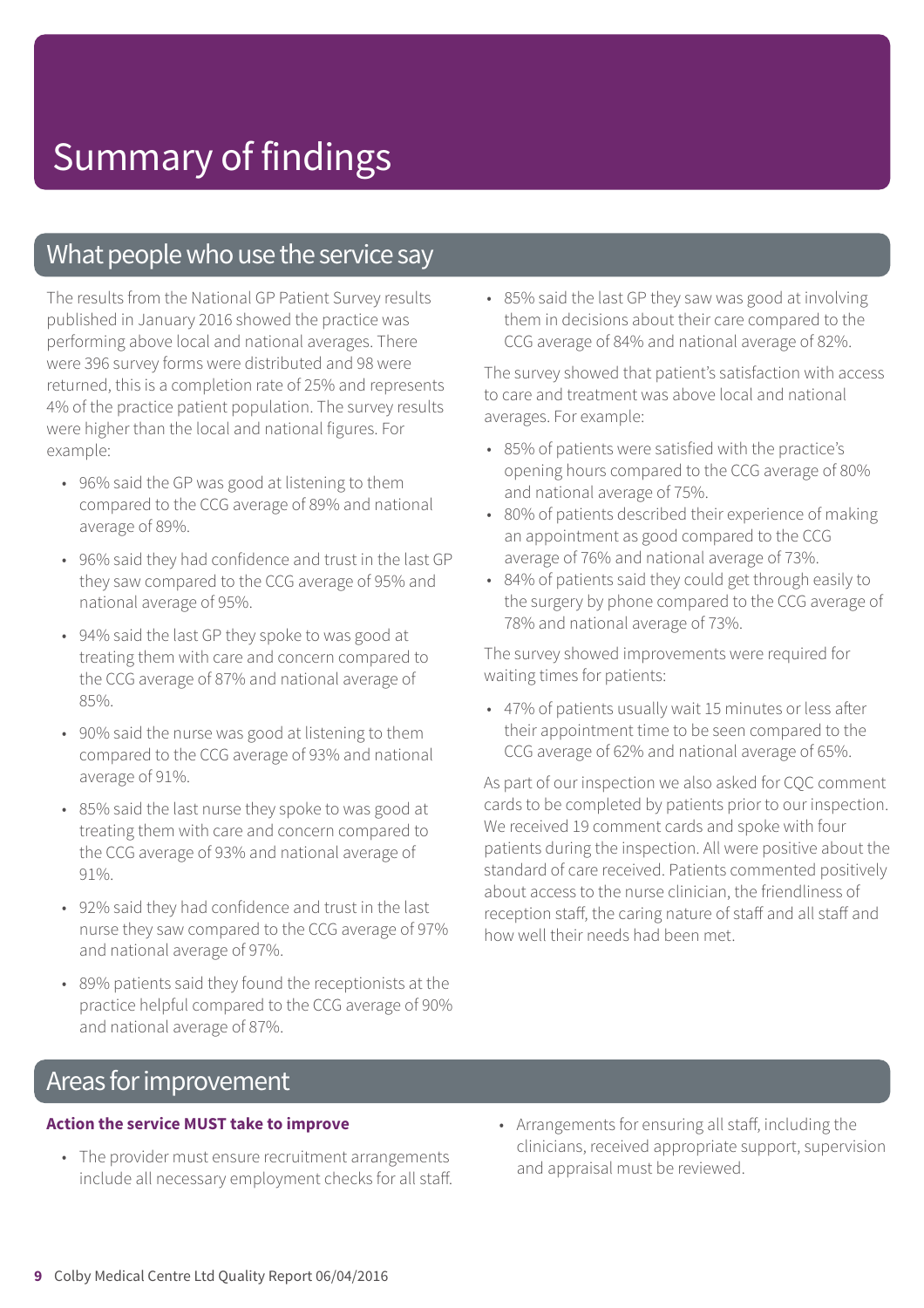#### **Action the service SHOULD take to improve**

- All staff should undertake vulnerable adult safeguarding training and the practice lead for safeguarding should complete Mental Capacity Act 2005 training.
- All clinicians should ensure that at risk children who fail to attend hospital appointments are followed up by the practice.
- Records to show that all equipment has been maintained, tested, serviced and calibrated should be available for inspection.
- Infection control training should be completed for the practice infection control lead.
- The provider should monitor the quality of service patients receive by having a robust system of clinical audits in place. The provider should consider how the results of these can be used to monitor and improve patients outcomes.
- Regular meetings should take place with the local health visiting service to review and update information held about children and vulnerable families with safeguarding risks.
- The staffing arrangements should be reviewed to ensure that patients can access a GP on a daily basis.
- Minutes should be taken for staff meetings.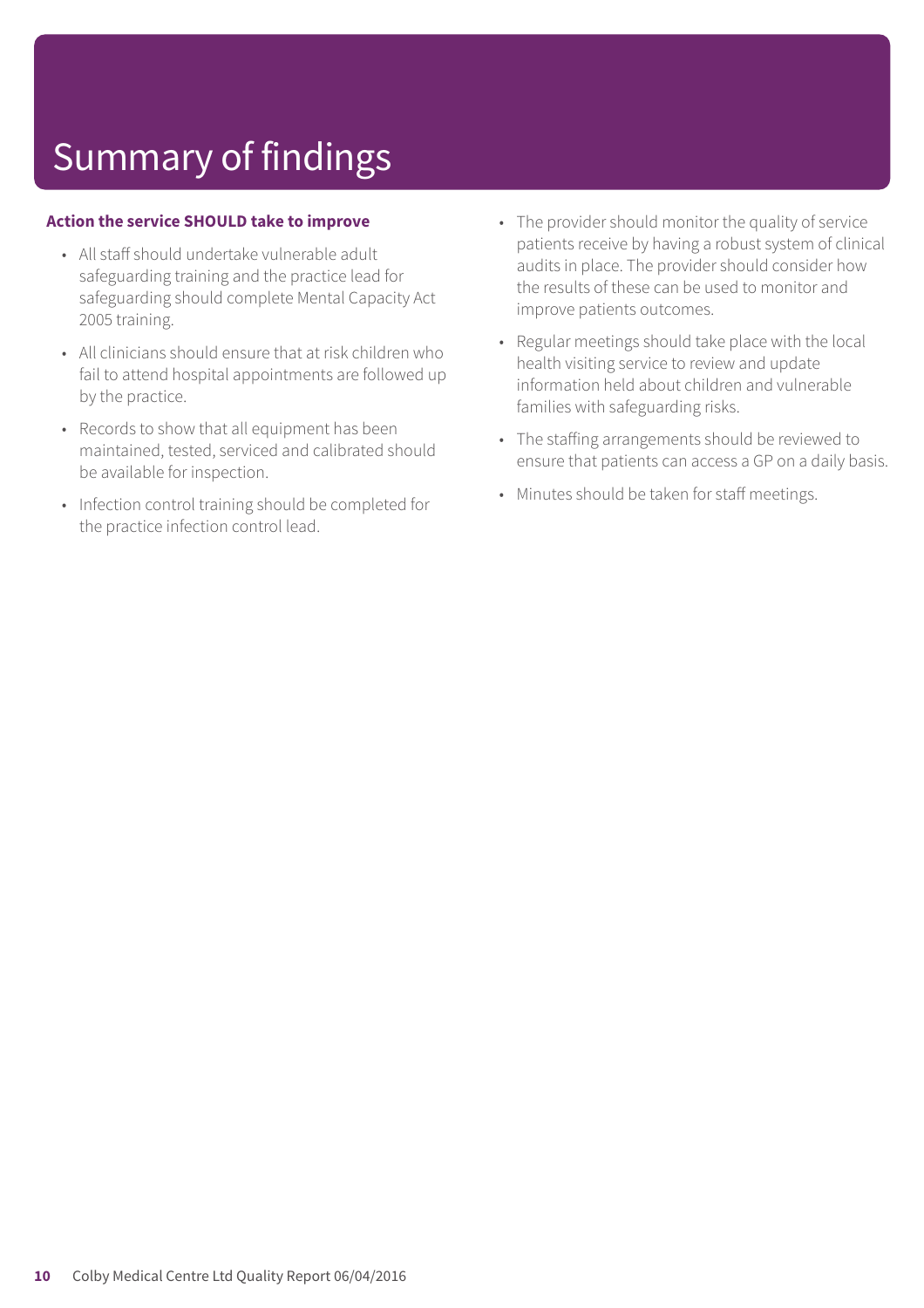

# Colby Medical Centre Ltd **Detailed findings**

### Our inspection team

#### **Our inspection team was led by:**

Our inspection team was led by a CQC lead inspector**.** The team included a GP specialist adviser and an Expert by Experience.

### Background to Colby Medical Centre Ltd

Colby Medical Centre Ltd is registered with the Care Quality Commission to provide primary care services. The practice is a nurse led practice and is owned and managed by a senior nurse clinician. The practice provides nurse and GP services for 2200 patients living in the Huyton and Knowsley areas, which have higher than average levels of deprivation. The practice has one GP working four sessions each week, has a practice nurse, nurse clinician, a practice manager, and administration and reception staff. Locum doctors are used to work on a self employed basis for the purposes of the practice and through a locum agency. The practice holds a Primary Medical Services (PMS) contract with NHS England.

The practice is open 8am - 6.30pm on weekdays. Extended hours are available on a Wednesday evening till 7.30pm. There are urgent appointment slots reserved for emergencies on a daily basis. There are bookable nurse appointments offered throughout the day. The practice treats patients of all ages and provides a range of primary medical services. The practice is part of Knowsley Clinical Commissioning Group (CCG). The practice population has a higher than national average patient group aged 25 to 45 years.

### Why we carried out this inspection

We inspected this service as part of our new comprehensive inspection programme.

We carried out a comprehensive inspection of this service under Section 60 of the Health and Social Care Act 2008 as part of our regulatory functions. The inspection was planned to check whether the provider is meeting the legal requirements and regulations associated with the Health and Social Care Act 2008, to look at the overall quality of the service, and to provide a rating for the service under the Care Act 2014.

### How we carried out this inspection

Before visiting, we reviewed a range of information that we hold about the practice and asked other organisations to share what they knew. We carried out an announced visit on 29 January 2016. During our visit we:

- Spoke with a range of staff and spoke with patients who used the service.
- Observed how people were being cared for and talked with carers and/or family members
- Reviewed the personal care or treatment records of patients.
- Reviewed comment cards where patients and members of the public shared their views and experiences of the service.'

To get to the heart of patients' experiences of care and treatment, we always ask the following five questions: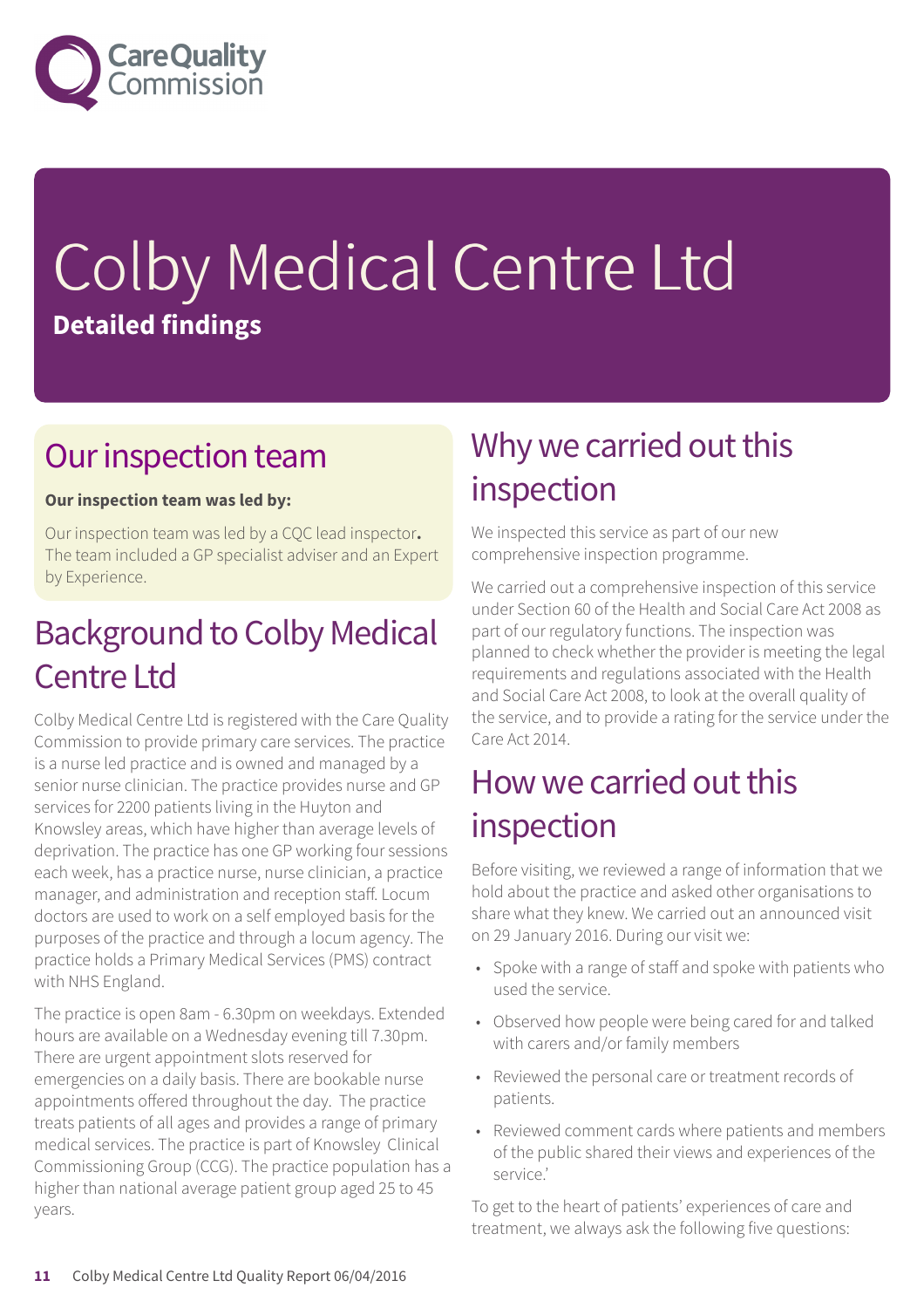## Detailed findings

- Is it safe?
- Is it effective?
- Is it caring?
- Is it responsive to people's needs?
- Is it well-led?

We also looked at how well services are provided for specific groups of people and what good care looks like for them. The population groups are:

- Older people
- People with long-term conditions
- Families, children and young people
- Working age people (including those recently retired and students)
- People whose circumstances may make them vulnerable
- People experiencing poor mental health (including people with dementia)

Please note that when referring to information throughout this report, for example any reference to the Quality and Outcomes Framework data, this relates to the most recent information available to the CQC at that time.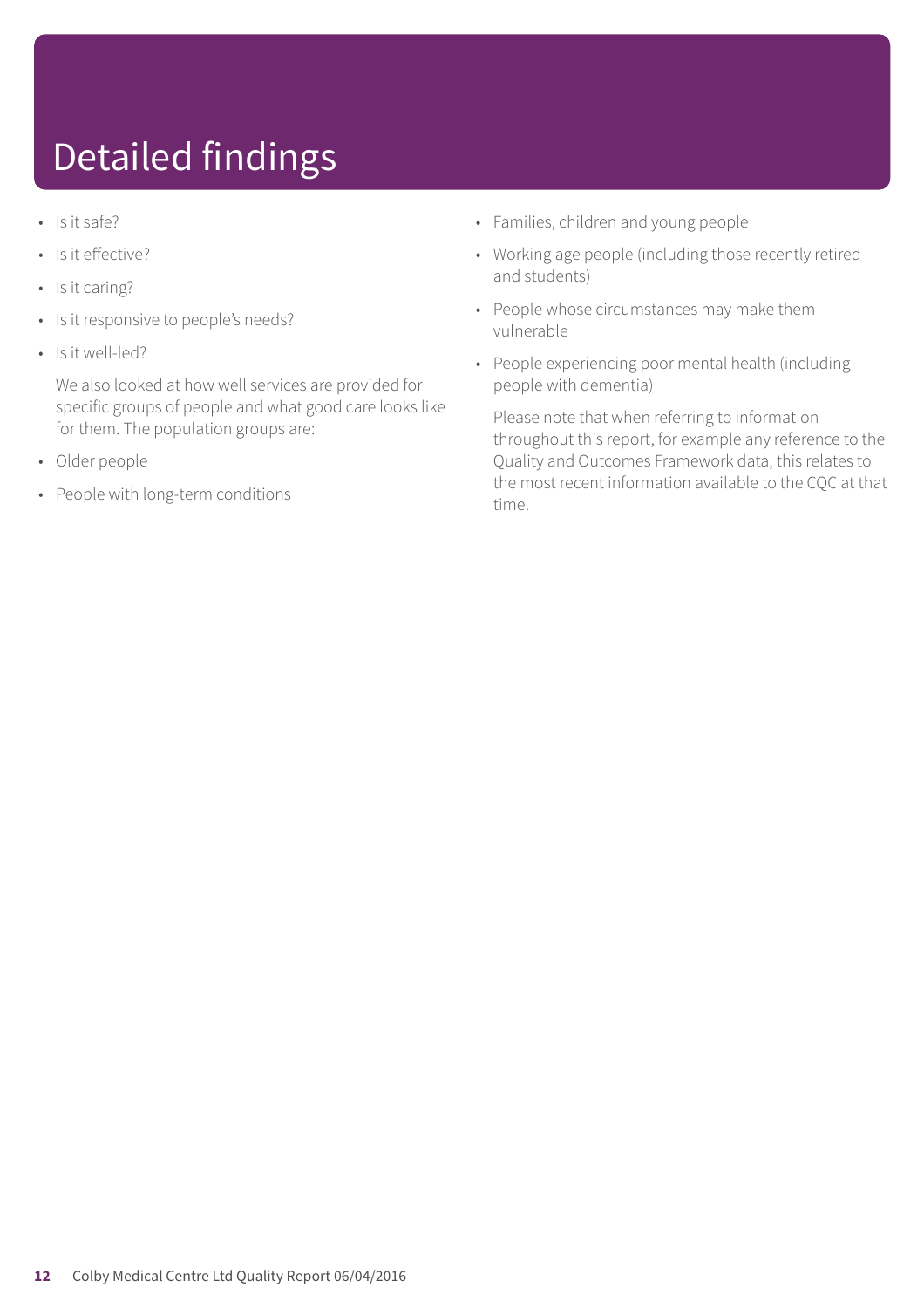## Are services safe?

### **Our findings**

#### **Safe track record and learning**

There was a system in place for reporting and recording significant events. Staff told us they would inform the practice manager of any incidents and there was a recording form available on the practice's computer system. We saw some good examples of significant events that had been reported. For example an incident form had been completed when the manager noticed an Epipen which would be used for emergency situations was out of date. Discussions took place with staff as well as designating the responsibility to monitor this drug to a staff member to ensure it would be fit for use at all times. Lessons had been shared to make sure action was taken to improve safety in the practice. When there were unintended or unexpected safety incidents, patients received reasonable support, truthful information, a verbal and written apology and were told about any actions to improve processes to prevent the same thing happening again. However not all the incidents discussed with the inspection team had been formally reported. The practice did not keep a log of all safety incidents or carry out an analysis of the significant events on an annual basis. The day after the inspection the provider contacted CQC to show this system had been implemented.

#### **Overview of safety systems and processes**

The practice had clearly defined and embedded systems, processes and practices in place to keep patients safe and safeguarded from abuse, but some of these required improvements. For example:

• Arrangements were in place to safeguard children and vulnerable adults from abuse that reflected relevant legislation and local requirements and policies were accessible to all staff. The policies outlined who to contact for further guidance if staff had concerns about a patient's welfare. There was a lead member of staff for safeguarding. The clinicians attended safeguarding meetings when possible and always provided reports where necessary for other agencies. Staff demonstrated they understood their responsibilities but at the time of our inspection updated safeguarding training for administration staff had not taken place. Clinicians were trained to safeguarding level 3 but the lead for safeguarding had not completed training for the Mental

Capacity Act 2005. The practice did not routinely ensure that at risk children who fail to attend hospital appointments were followed up by the practice. Failure to attend appointments may be an indication that the carers of the child are failing to engage with health professionals and can be an indication that they are not meeting the health and welfare needs of their child.

- A notice in the waiting room advised patients that chaperones were available if required. All staff who acted as chaperones were trained for the role but they had not received a Disclosure and Barring Service check (DBS check). (DBS checks identify whether a person has a criminal record or is on an official list of people barred from working in roles where they may have contact with children or adults who may be vulnerable).
- The practice maintained appropriate standards of cleanliness and hygiene. We observed the premises to be clean and tidy. The office manager was the infection control clinical lead and had completed training specifically to give her the skills to fulfil this role. There was an infection control protocol in place and staff had received up to date on line training. An external annual infection control audit was undertaken in November 2015 and we saw evidence that action was taken to address any improvements identified as a result.
- The arrangements for managing medicines, including emergency drugs and vaccinations, in the practice kept patients safe (including obtaining, prescribing, recording, handling, storing and security). The practice carried out regular medicines audits, with the support of the local CCG pharmacy teams, to ensure prescribing was in line with best practice guidelines for safe prescribing. Prescription pads were securely stored and there were systems in place to monitor their use. Patient Group Directions had been adopted by the practice to allow nurses to administer medicines in line with legislation.
- We reviewed five personnel files and found a lack of information to show that appropriate recruitment checks had been undertaken prior to employment. For example, there was no evidence of proof of identification, references, qualifications, registration with the appropriate professional body and the appropriate checks through the DBS.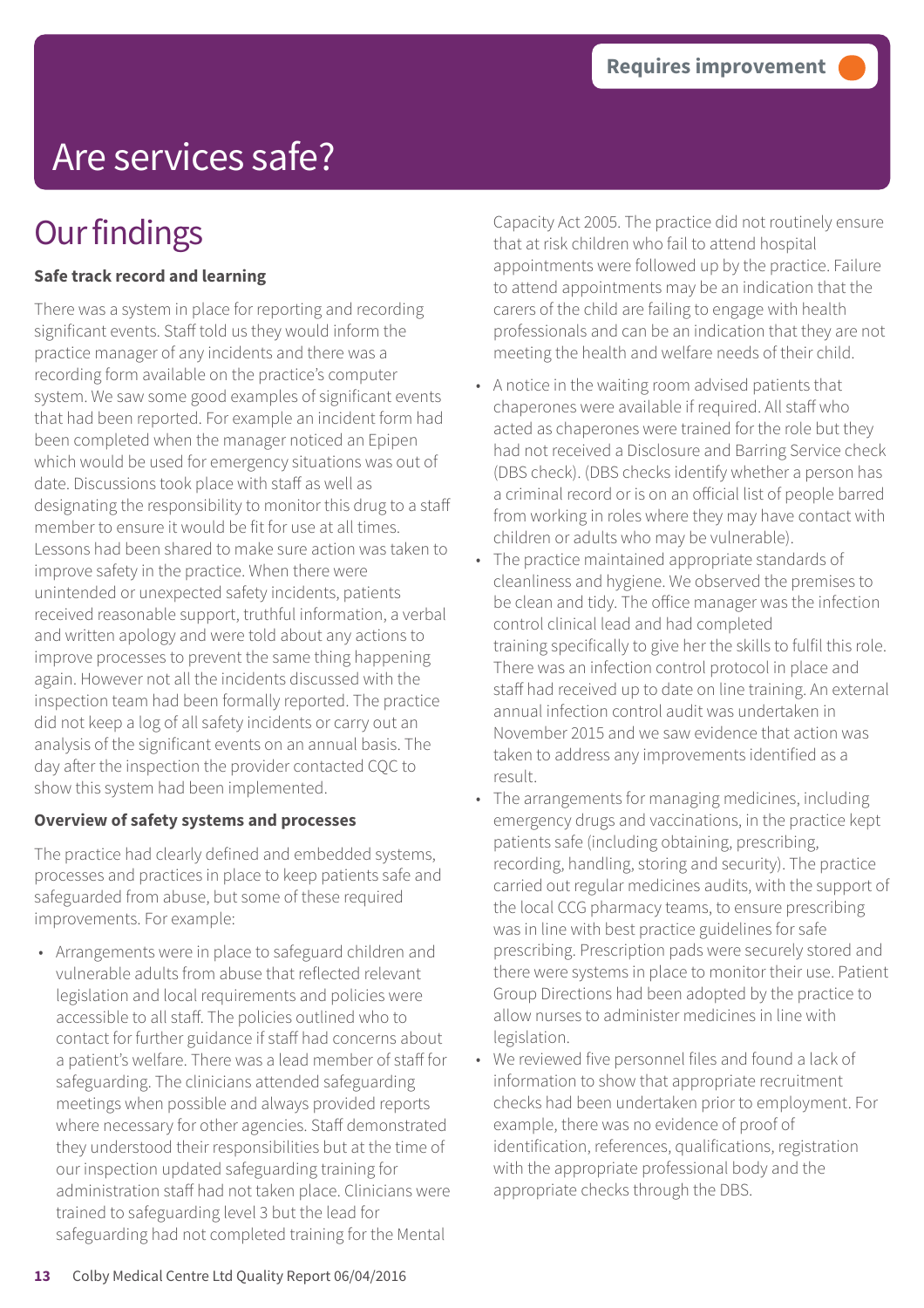### Are services safe?

• There were systems in place to ensure results were received for all samples sent for the cervical screening programme and the practice followed up women who were referred as a result of abnormal results.

#### **Monitoring risks to patients**

Risks to patients were assessed and managed by the practice team, however improvements were required as follows:

- There were procedures in place for monitoring and managing risks to patient and staff safety. There was a health and safety policy available with a poster in the reception office which identified local health and safety representatives. The practice had up to date fire risk assessments and carried out regular fire drills. All electrical equipment was checked to ensure the equipment was safe to use and clinical equipment was checked to ensure it was working properly. Formal maintenance records for example the calibration of medical equipment was not available at the inspection. The practice had a formal comprehensive risk assessment in place.
- Arrangements were in place for planning and monitoring the number of staff and mix of staff needed to meet patients' needs. There was a rota system in place for all the different staffing groups to ensure that enough staff were on duty. At the time of our inspection the administration team had a vacancy and a number of staff were on sick leave. This meant that roles and responsibilities had changed for the remaining staff and at the time of our visit they were settling into these. We found that the low levels of administration staff was having an impact on ensuring enough time was available for all tasks to be completed. The provider

confirmed that the vacancy had been advertised and was about to be filled the week after the inspection. At the time of our visit the practice did not have enough practice nurse and nurse clinician time to meet the demands of the service. This was due to the recent departure of key members of staff in this role. After the inspection CQC were notified of the recruitment efforts of the provider and their successful attempts at recruiting to these positions.

#### **Arrangements to deal with emergencies and major incidents**

The practice had adequate arrangements in place to respond to emergencies and major incidents.

- There was an instant messaging system on the computers in all the consultation and treatment rooms which alerted staff to any emergency.
- All staff received annual basic life support training and there were emergency medicines available in the treatment room.
- The practice used an automated defibrillator and oxygen which was stored in the reception area of the main public building. A first aid kit and accident book were available.
- Emergency medicines were easily accessible to staff in a secure area of the practice and all staff knew of their location. All the medicines we checked were in date and fit for use.
- The practice had a comprehensive business continuity plan in place for major incidents such as power failure or building damage. The plan included emergency contact numbers for staff.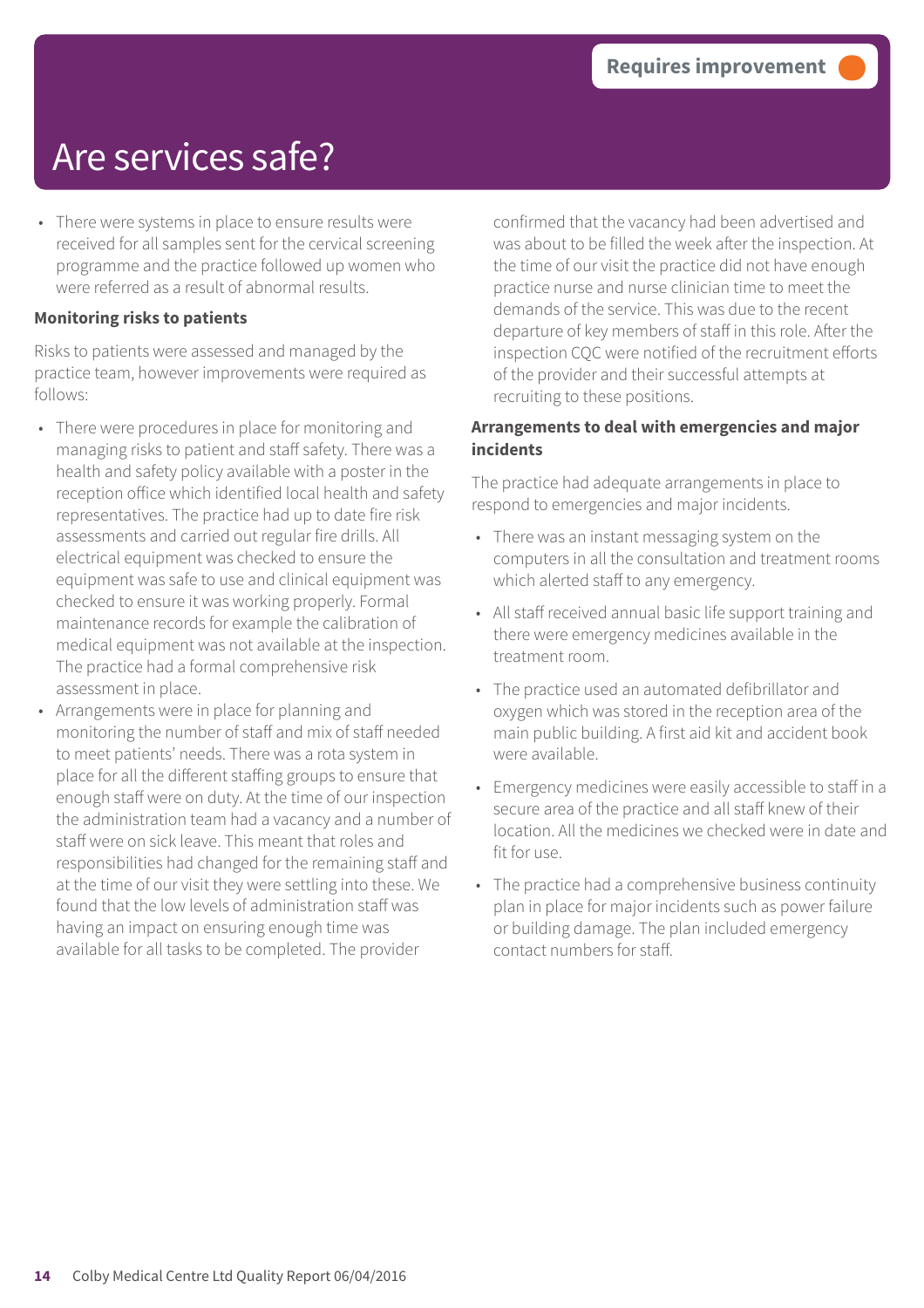### Are services effective?

(for example, treatment is effective)

### **Our findings**

#### **Effective needs assessment**

The practice assessed needs and delivered care in line with relevant and current evidence based guidance and standards, including National Institute for Health and Care Excellence (NICE) best practice guidelines. The practice had systems in place to keep all clinical staff up to date. Staff had access to guidelines from NICE and used this information to deliver care and treatment that met peoples' needs. The practice monitored that these guidelines were followed through risk assessments, audits and random sample checks of patient records.

#### **Management, monitoring and improving outcomes for people**

The practice used the information collected for the Quality and Outcomes Framework (QOF) and performance against national screening programmes to monitor outcomes for patients. (QOF is a system intended to improve the quality of general practice and reward good practice). The most recent published results were 95.4% of the total number of points available, with 4.7% exception reporting. (Exception reporting is the removal of patients from QOF calculations where, for example, the patients are unable to attend a review meeting or certain medicines cannot be prescribed because of side effects). This practice was not an outlier for any QOF (or other national) clinical targets. Data from 2014-2015 showed that outcomes were comparable to other practices nationally:

- Performance for diabetes assessment and care was generally similar to or slightly above or below the national average. For example the percentage of patients on the diabetes register, with a record of a foot examination and risk classification within the preceding 12 months was 98% compared to 88% nationally. The percentage of patients with diabetes, on the register, in whom the last blood pressure reading (measured in the preceding 12 months) was 140/80 mmHg or less was 79% compared to 78% nationally.
- Performance for mental health assessment and care was similar to or slightly above the national averages. For example the percentage of patients with

schizophrenia, bipolar affective disorder and other psychoses who have a comprehensive, agreed care plan documented in the record, in the preceding 12 months was 96% compared to 89% nationally.

- The percentage of women aged 25-64 whose notes record that a cervical screening test has been performed in the preceding 5 years was slightly lower at 80% compared to 81% nationally.
- The percentage of patients with COPD who had a review undertaken including an assessment of breathlessness using the Medical Research Council dyspnoea

scale in the preceding 12 months was 100% compared to 89% nationally.

Clinical audits were carried out to demonstrate quality improvement but these were not full, completed and repeated audits. Mostly these had been carried out by the medicines management team and there was no evidence the clinicians working at the practice had undertaken any audit activity. We looked at one of the medicines reviews and found it was related to patients who were in receipt of prescriptions at seven day intervals and determined if there was a documented, clinical justification for this prescribing trend. This was a CCG imitative and in line with recommendations made by the Department of Health. The practice undertook a search of these patients and identified that generally seven day prescriptions were not given and those who were known had their prescriptions changed to 21 days if it was possible.

The clinicians had key roles in monitoring and improving outcomes for patients. These roles included the management of long term conditions, palliative care, cancer, alcohol and drug misuse, dementia, safeguarding and promoting the health care needs of patients with a learning disability and those with poor mental health. The clinical staff we spoke with told us they kept their training up to date in their specialist areas. This meant that they were able to focus on specific conditions and provide patients with regular support based on up to date information.

Staff worked with other health and social care services to meet patients' needs. The aim was to meet with multi-disciplinary meetings to discuss the needs of patients with complex needs on a monthly basis but over 2015 this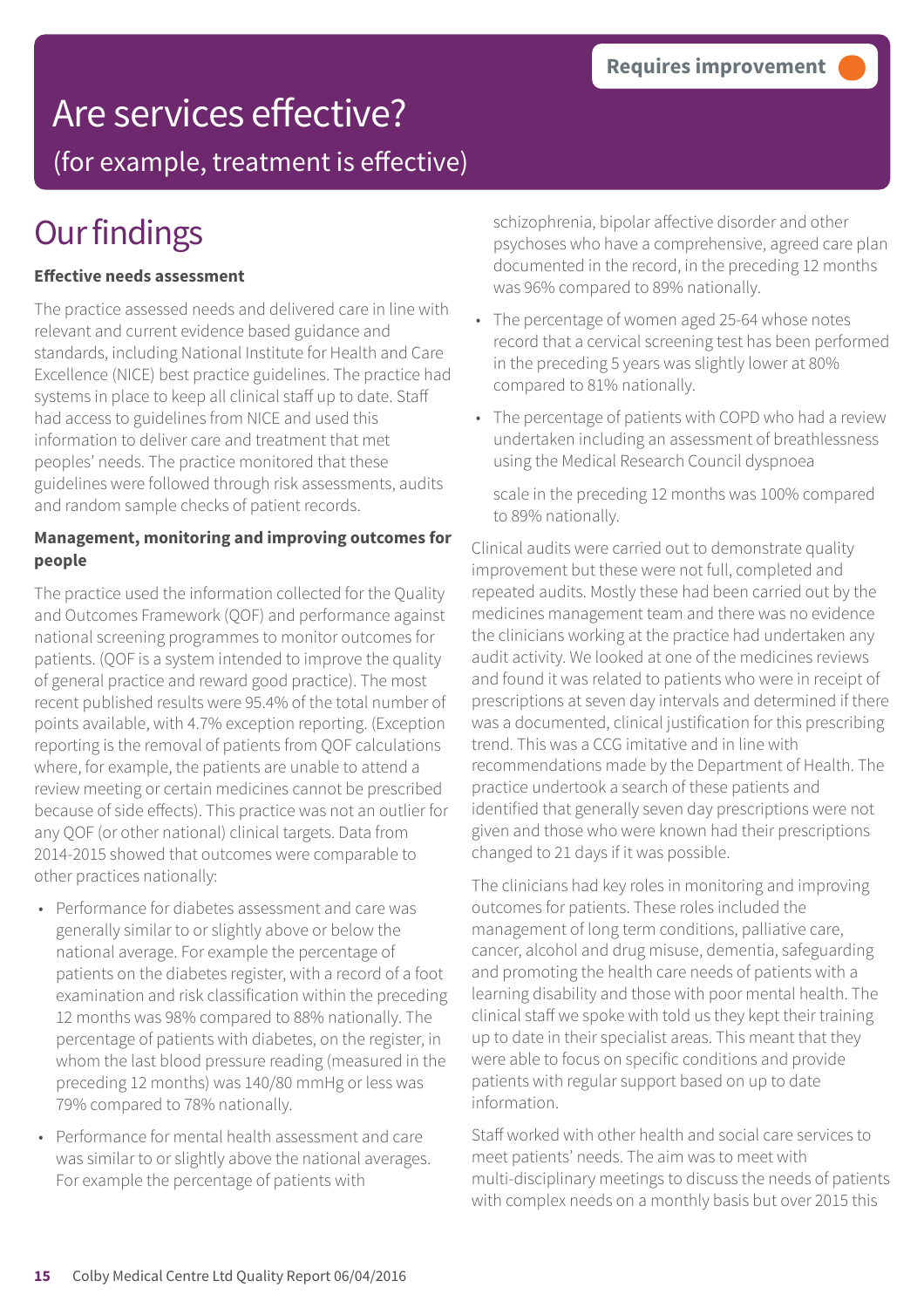# Are services effective?

### (for example, treatment is effective)

had only been achieved on two occasions. The practice did not meet the health visiting service on a regular basis to discuss the needs of younger children and those who were registered with a safeguarding risk.

#### **Effective staffing**

Staff had the skills, knowledge and experience to deliver effective care and treatment.

- The practice had an induction programme for all newly appointed staff. It covered such topics as safeguarding, infection prevention and control, fire safety, health and safety and confidentiality.
- The practice could demonstrate how they ensured role-specific training and updating for relevant staff for example, for those reviewing patients with long-term conditions. Staff administering vaccinations and taking samples for the cervical screening programme had received specific training which had included an assessment of competence. Staff who administered vaccinations could demonstrate how they stayed up to date with changes to the immunisation programmes, for example by access to on line resources and discussion at practice meetings.
- Staff had access to appropriate training to meet their learning needs and to cover the scope of their work. However, at the time of our inspection some staff had not completed an annual appraisal. We looked closely at the support available for the senior nurse clinician who provided most of the care and treatment at the practice. We found only an informal support arrangement in place whereby support and advice could be gained from a neighbouring practice. There were no arrangements in place to access an annual appraisal and no opportunities for this staff member to talk through any issues about their role and the care and treatment they provided to patients when necessary from a medical colleague on a daily basis. The senior nurse clinician was aware of this and had plans to talk with the CCG about how this could be achieved.
- Staff received training that included: fire procedures, and basic life support and information governance awareness. Staff told us they had access to and made use of e-learning training modules and in-house training. The training records for staff had gaps in terms of certificates to show this had taken place.

#### The information needed to plan and deliver care and treatment was available to relevant staff in a timely and accessible way through the practice's patient record system and their intranet system.

- This included care and risk assessments, care plans, medical records and investigation and test results. Information such as NHS patient information leaflets were also available.
- The practice shared relevant information with other services in a timely way, for example when referring patients to other services.

Staff worked together and with other health and social care services to understand and meet the range and complexity of patients' needs and to assess and plan on-going care and treatment. This included other providers within the primary care building such as district nurses and pharmacy staff. This included when patients moved between services, including when they were referred, or after they were discharged from hospital. However, monthly multi-disciplinary team meetings had not taken place. The practice had a procedure for dealing with incoming pathology results to ensure timely action was taken when needed.

#### **Consent to care and treatment**

Staff sought patients' consent to care and treatment in line with legislation and guidance.

- Staff understood the relevant consent and decision-making requirements of legislation and guidance, including the Mental Capacity Act 2005. However the practice safeguarding lead had not completed training for the Mental Capacity Act 2005. When providing care and treatment for children and young people, staff carried out assessments of capacity to consent in line with relevant guidance.
- Where a patient's mental capacity to consent to care or treatment was unclear the GP or practice nurse assessed the patient's capacity and, recorded the outcome of the assessment.

#### **Supporting patients to live healthier lives**

The practice identified patients who may be in need of extra support. These included patients in the last 12

#### **Coordinating patient care and information sharing**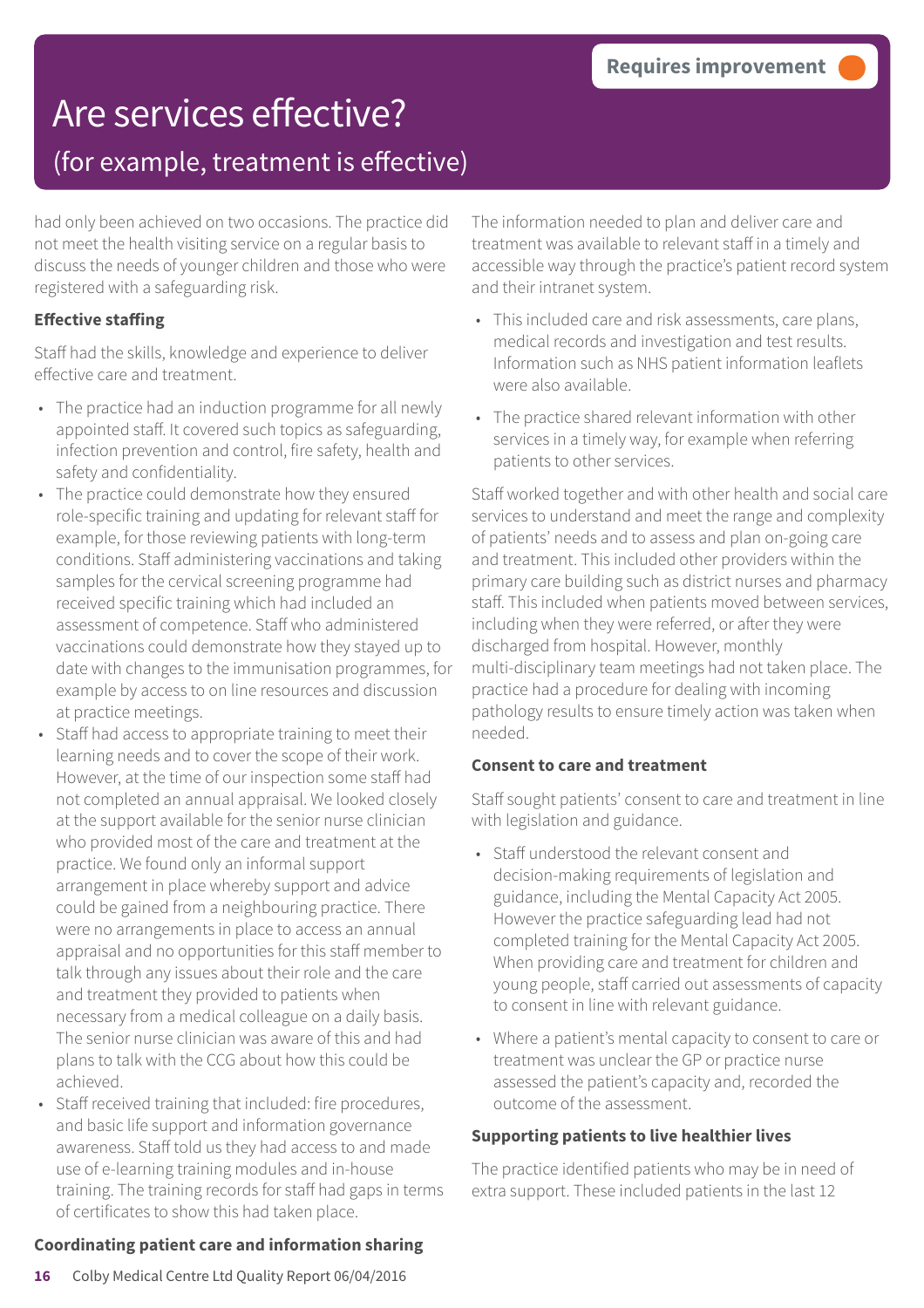### Are services effective? (for example, treatment is effective)

months of their lives, carers, those at risk of developing a long-term condition and those requiring advice on their diet, smoking and alcohol cessation. We saw that patients were then signposted to the relevant service.

The practice's uptake for the cervical screening programme was slightly lower at 80% compared to 81% nationally. They were aware of this and the practice had a policy to offer telephone reminders for patients who did not attend for their cervical screening test. The practice also encouraged its patients to attend national screening programmes for bowel and breast cancer screening. Childhood immunisation rates for the vaccinations given were comparable to CCG/national averages.

The practice provided information to patients via their website and in leaflets and information in the waiting area about the services available. The practice also provided

patients with information about other health and social care services such as carers' support. Staff we spoke with, were knowledgeable about other services, how to access them and how to direct patients to relevant services.

It was practice policy to offer all new patients registering with the practice a health check with the practice nurse. The GP was informed of all health concerns detected and these were followed-up in a timely manner. The practice had numerous ways of identifying patients who needed additional support, and were pro-active in offering additional help. For example, the practice kept a register of all patients with a learning disability and they were all offered an annual health check. The IT system prompted staff when patients required a health check such as a blood pressure check and arrangements were made for this.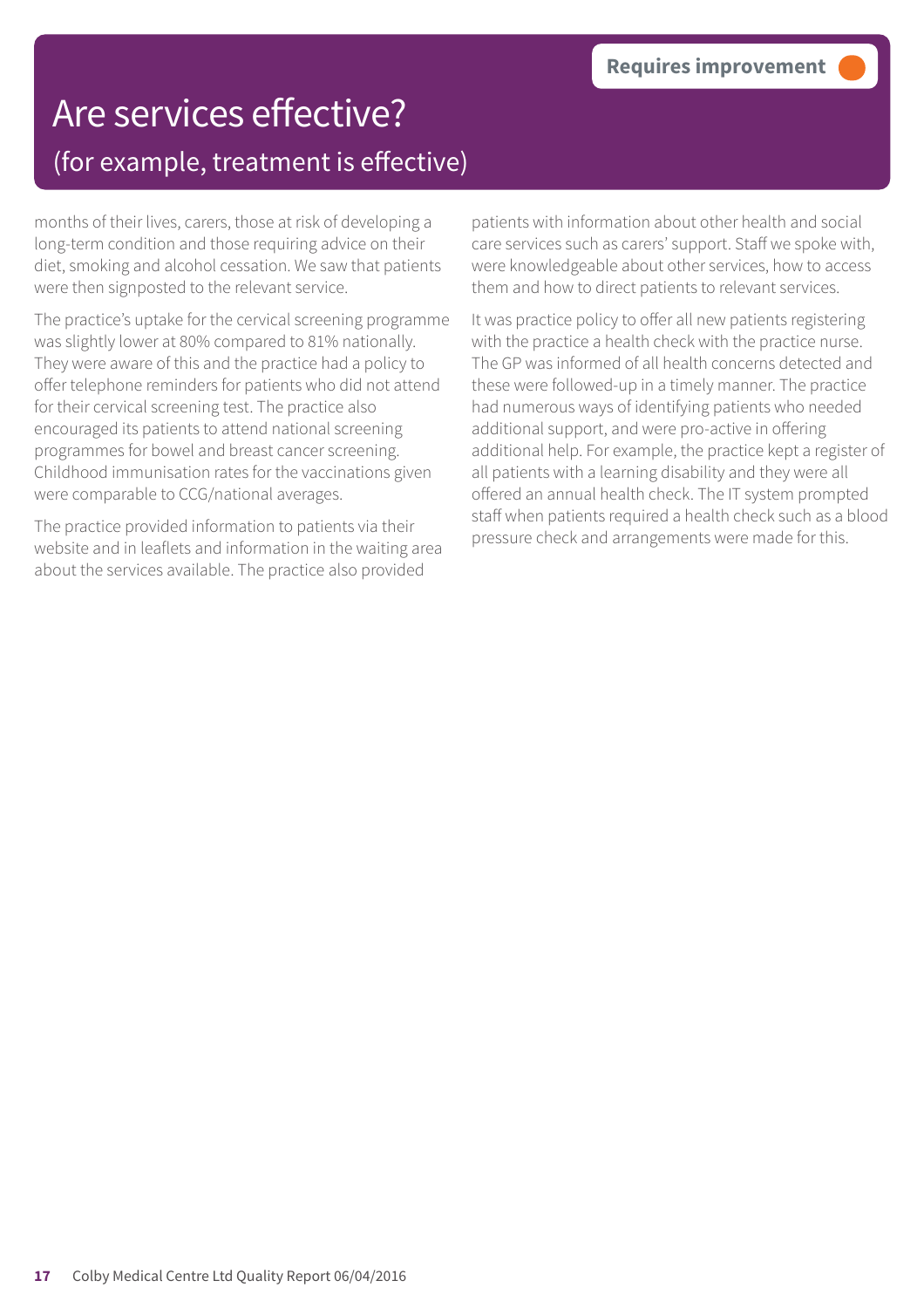## Are services caring?

### **Our findings**

#### **Kindness, dignity, respect and compassion**

We observed members of staff were courteous and very helpful to patients and treated them with dignity and respect. Curtains were provided in consulting rooms to maintain patients' privacy and dignity during examinations, investigations and treatments. We noted that consultation and treatment room doors were closed during consultations; conversations taking place in these rooms could not be overheard. Reception staff knew when patients wanted to discuss sensitive issues or appeared distressed they could offer them a private room to discuss their needs.

All of the 19 patient Care Quality Commission comment cards we received were positive about the service experienced. Patients said they felt the practice offered an excellent service and staff were helpful, caring and treated them with dignity and respect. We heard that reception staff were always kind and helpful, they had worked at the practice for a long time and we saw patients were approaching them on first names terms. Patients told us they valued the work of the nurse clinician, that she was always supportive and caring and access was good when appointments were needed in an emergency. Examples of the support and compassionate care given by the nurse clinician were discussed with us. We spoke with one member of the patient participation group. They also told us they were satisfied with the care provided by the practice and said their dignity and privacy was respected. Comment cards highlighted that staff responded compassionately when they needed help and provided support when required.

Data from the National GP Patient Survey published in January 2016 showed that patients responses about whether they were treated with respect and in a compassionate manner by clinical and reception staff were about or above average when compared to local and national averages for example:

- 96% said the GP was good at listening to them (CCG average of 89%, national average of 89%).
- 91% said the GP gave them enough time (CCG average 87%, national average 88%).
- 96% said they had confidence and trust in the last GP they saw (CCG average 95%, national average 95%)
- 94% said the last GP they spoke to was good at treating them with care and concern (CCG average 87%, national average 85%).
- 85% said the last nurse they spoke to was good at treating them with care and concern (CCG average 93%, national average 91%).
- 89% said they found the receptionists at the practice helpful (CCG average 90%, national average 87%)

#### **Care planning and involvement in decisions about care and treatment**

Patients told us they felt involved in decision making about the care and treatment they received. They also told us they felt listened to and supported by staff and had sufficient time during consultations to make an informed decision about the choice of treatment available to them. Patient feedback on the comment cards we received was also positive and aligned with these views.

Data from the National GP Patient Survey January 2016 showed patients responded positively to questions about their involvement in planning and making decisions about their care and treatment and results were generally in line with or above local and national averages. For example:

- 90% said the last GP they saw was good at explaining tests and treatments (CCG average of 91%, national average of 90%).
- 85% said the last GP they saw was good at involving them in decisions about their care (CCG average 84%, national average 82%)
- 78% said the last nurse they saw was good at involving them in decisions about their care (CCG average 88%, national average 85%)

The practice's computer system alerted GPs if a patient was also a carer. There was a practice register of all people who were carers and they were being supported, for example, by offering health checks and referral for social services support. Written information was available for carers to ensure they understood the various avenues of support available to them.

#### **Patient and carer support to cope emotionally with care and treatment**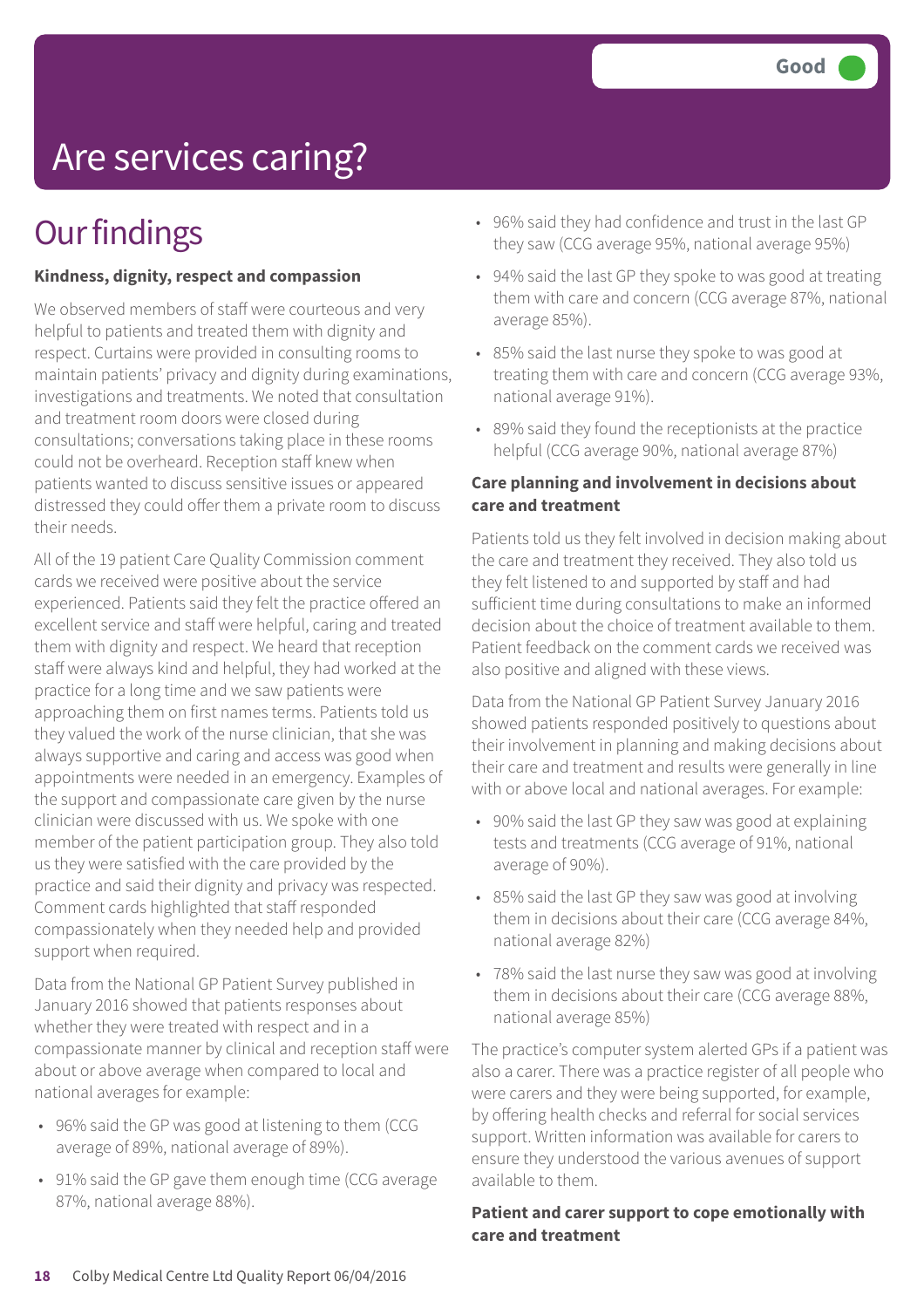### Are services caring?

Notices in the patient waiting room told patients how to access a number of support groups and organisations. Written information was available to direct carers to the various avenues of support available to them. Staff told us that if families had suffered bereavement, their usual GP

contacted them or sent them a sympathy card. This call was either followed by a patient consultation at a flexible time and location to meet the family's needs and/or by giving them advice on how to find a support service.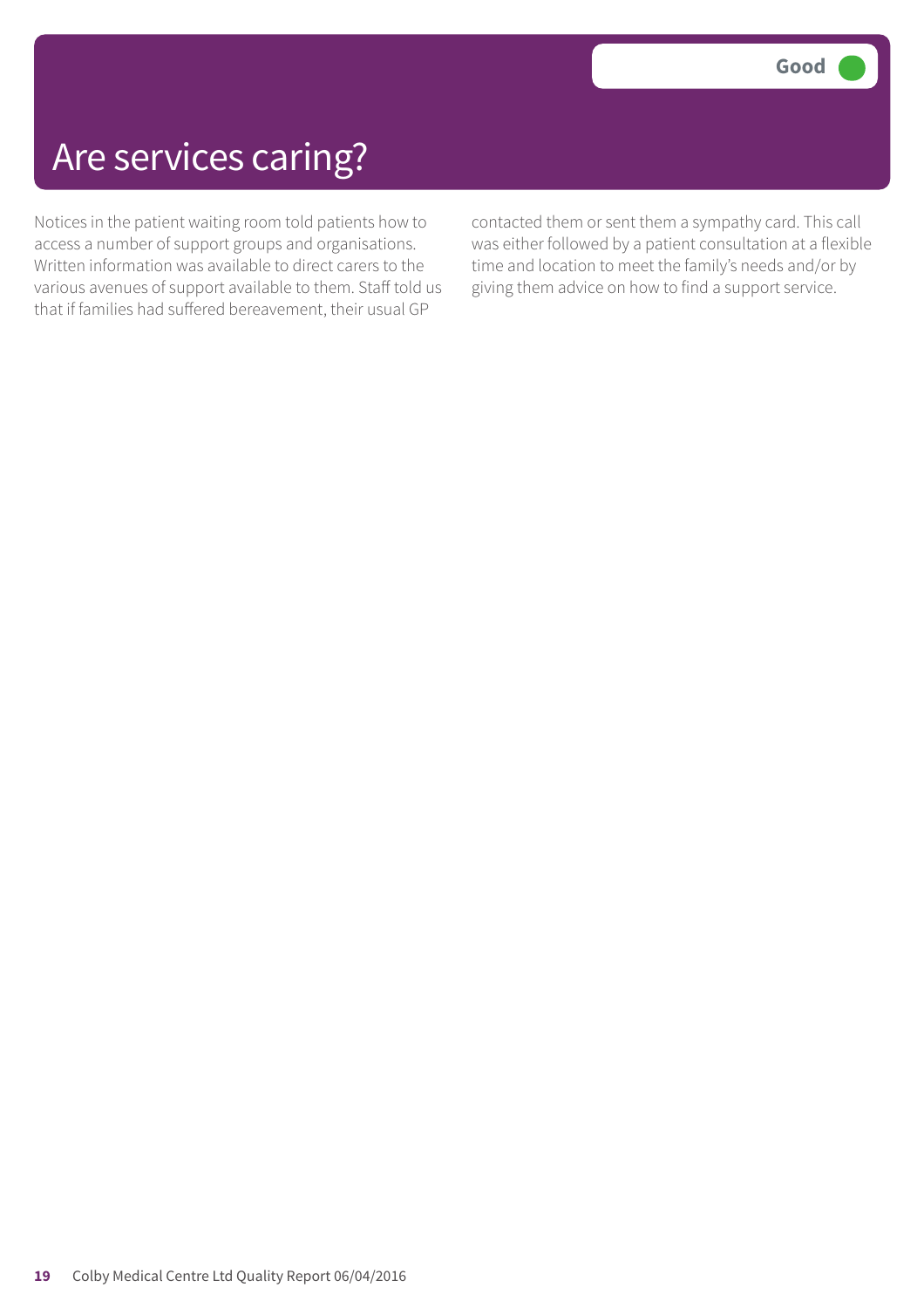## Are services responsive to people's needs?

(for example, to feedback?)

## **Our findings**

#### **Responding to and meeting people's needs**

The practice reviewed and responded to the needs of its local population and engaged with the NHS England Area Team and Clinical Commissioning Group (CCG) to secure improvements to services where these were identified. For example:

- There were longer appointments available for patients with a learning disability.
- Home visits were available for older patients and patients who would benefit from these.
- Same day appointments were available for children and those with serious medical conditions.
- The practice referred patients who were over 18 and with long term health conditions to a well-being co-ordinator for support with social issues that were having a detrimental impact upon their lives.
- Clinical staff referred patients on to counselling services for emotional support, for example, following bereavement.

#### **Access to the service**

The practice was open between 8am to 6.30pm Monday to Friday. Appointments were from 9am to 6.30pm daily. Extended hours where the practice stayed open till 7.30pm was available each Wednesday evening. In addition to pre-bookable appointments that could be booked up to four weeks in advance, urgent appointments were also available for people that needed them. We found the GP working at the practice worked four sessions across the working week but not including all days. On these days patients did not have access to a GP.

Results from the National GP Patient Survey published January 2016 showed that patient's satisfaction with how they could access care and treatment was comparable to local and national averages.

• 85% of patients were satisfied with the practice's opening hours (CCG average of 80%,national average of 75%).

84% patients said they could get through easily to the surgery by phone (CCG average 78%, national average 73%).

• 69% patients said they always or almost always see or speak to the GP they prefer (CCG average 65%, national average 59%).

People told us on the day of the inspection that they were were able to get appointments when they needed them. We were shown how closely the practice worked with the Winter Pressures Service and the GP divert scheme in operation across the CCG. Patients would be diverted to these services if an appointment could not be gained at the practice and if urgent care was needed.

#### **Listening and learning from concerns and complaints**

The practice had an effective system in place for handling complaints and concerns. Its complaints policy and procedures were in line with recognised guidance and contractual obligations for GPs in England. We saw that information was available to help patients understand the complaints system including a complaints leaflet and posters in the patient waiting area. At the time of our inspection there had been no formal written complaints made by patients. Informal complaints were usually written in patient records. After our inspection the provider confirmed that systems had been put into place to ensure all informal complaints would be logged to identify themes and trends annually.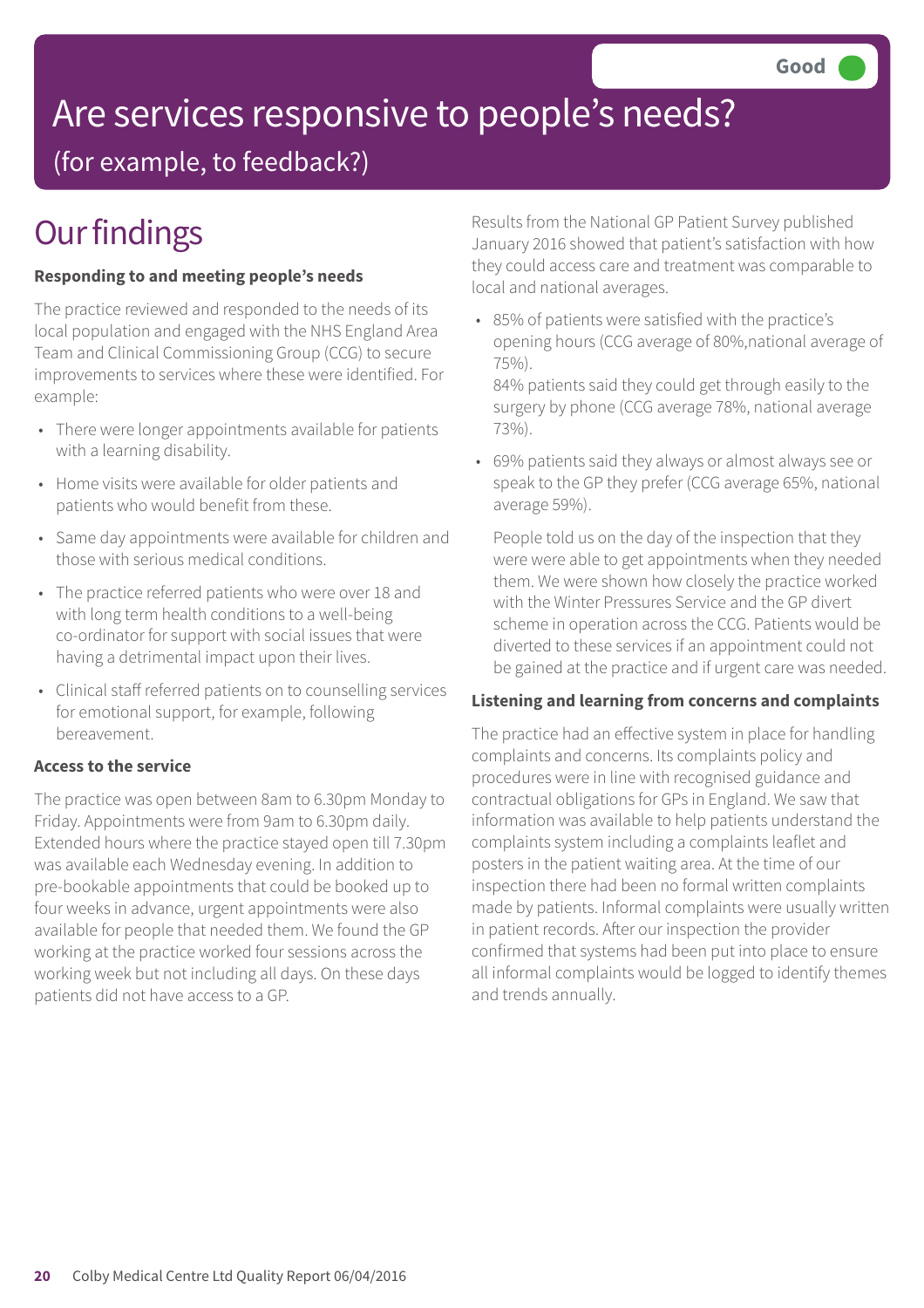### Are services well-led?

(for example, are they well-managed and do senior leaders listen, learn and take appropriate action)

### **Our findings**

#### **Vision and strategy**

The practice had an unwritten vision to deliver good patient care and staff were engaged with this. A formal and written patient strategy was not in place. There was a clear leadership structure and staff felt supported by management. We spoke with a number of staff across the visit, they all knew and understood the vision and values and knew what their responsibilities were in relation to these. They shared the same ethos which was to deliver patient centred care in a compassionate and caring way to patients and their families.

#### **Governance arrangements**

The practice did not have an overarching governance framework to support the delivery of good quality care for patients. At the time of the inspection there were a number of management and staffing gaps known to the practice and the provider had been dealing with these with the support of an independent consultant who worked at the practice one day each week. The practice manager was not available and we were told the independent consultant was overseeing a number of the responsibilities of the practice manager roles. The practice had recently seen the departure of a senior nurse clinician who supported the provider on a daily basis. With this departure the provider had to take on more clinical sessions to ensure patients' needs were being met. This meant that leadership and management responsibilities and tasks had lapsed for a few months prior to our inspection.

We found there was a staffing structure but because of the changes to roles due to staff vacancies, staff had to take on different roles and responsibilities and these had not embedded at the time of the inspection. For example a new staff member had been identified as an infection control lead, however they had not been supported well enough to develop in this role. Practice specific policies were in place but locating these during the inspection was difficult and some policies and procedures were missing or had not been updated. The provider had a good oversight of the performance of the practice, but a programme of continuous clinical and internal audits were not taking place or being used to monitor quality and to make

improvements. There were systems in place for identifying, recording and managing risks, issues and implementing mitigating actions but not all incidents described to us could be located during the inspection.

#### **Leadership and culture**

The practice was managed and run by a senior nurse clinician who was also the registered provider and contract holder for the service. A GP worked at the practice for four sessions each week, but did not attend this inspection. Previously the practice had more sessions undertaken by a GP but they had left the practice before our inspection. We found that the senior nurse clinician had the experience, capacity and capability to run the practice and ensure high quality care. They prioritised safe, high quality and compassionate care and were visible in the practice.

The provider was open and transparent about the recent challenges the practice had experienced in terms of staff recruitment and the demands these challenges had on their own time to provide effective leadership to the practice team. We found the impact of these changes meant that the provider was undertaking additional roles and responsibilities without the full support of a management and clinical team. Despite this staff told us they were approachable and always took the time to listen to all members of staff. We found a culture also that was centred on the needs and experiences of patients who use the service and feedback to us during the inspection was extremely positive.

The provider was responsible for human resource policies and procedures with support from the independent consultant. We reviewed a number of policies, for example disciplinary procedures, induction policy and management of sickness which were in place to support staff. Staff we spoke with knew where to find these policies if required. The practice had a whistleblowing policy which was also available to all staff in the staff handbook and electronically on any computer within the practice.

After the inspection the provider sent to CQC a number of policies, procedures and supporting evidence to confirm that staff vacancies and the recent challenges faced by the practice would quickly improve.

#### **Seeking and acting on feedback from patients, the public and staff**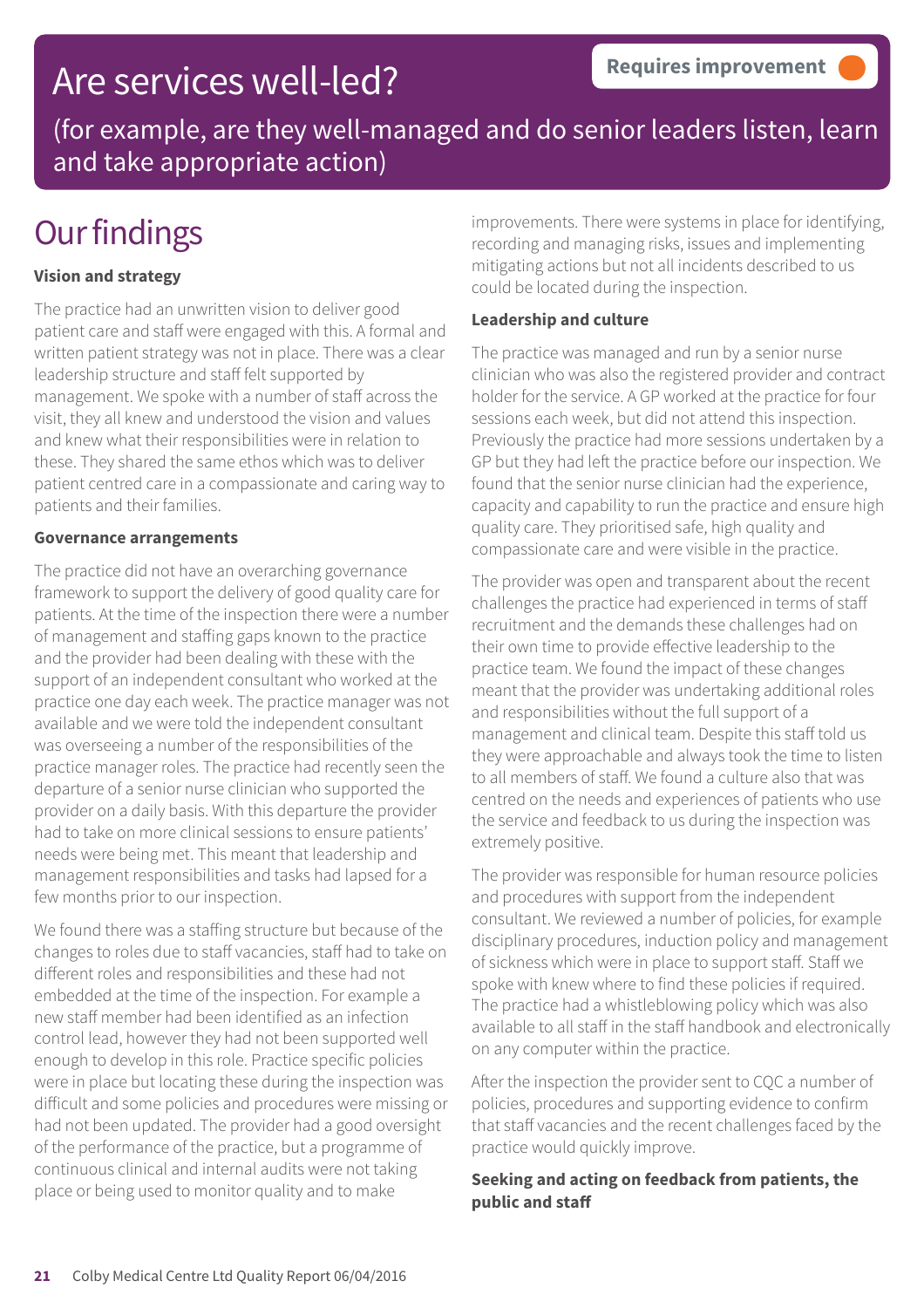### Are services well-led?

### (for example, are they well-managed and do senior leaders listen, learn and take appropriate action)

The practice encouraged and valued feedback from patients, the public and staff. It proactively sought patients' feedback and engaged patients in the delivery of the service. There was an active Patient Participation Group (PPG) which met regularly and suggested proposals for improvements to the practice. For example, the group reviewed the service available for younger patients with mental health problems at a recent PPG meeting with the aim of improving this service by operating an open door surgery for this population group. The practice sought patient feedback by utilising the Friends and Family test. The NHS friends and family test (FFT)is an opportunity for patients to provide feedback on the services that provide their care and treatment. It was available in GP practices from 1 December 2014. Results for the last three months showed that a high number of patients would recommend the practice to family and friends.

Meetings with staff were found to be generally informal and minutes were not always taken. Because of staff pressures over recent months practice meetings had not always taken place on a monthly basis. Evidence was sent to us after our inspection to show that dates had been set for the next 12 months. Staff told us there was an open culture within the practice and they had the opportunity to raise

any issues on a daily basis and they felt confident in doing so. We found the practice administration team worked together with the provider to resolve problems and to review performance but these arrangements needed to be more formal. Staff said they felt respected, valued and supported, particularly by the provider and they were willing to support them through what was perceived as a difficult time for the practice.

#### **Continuous improvement**

There was a strong focus on continuous learning and improvement at all levels within the practice. The practice team was forward thinking and part of local pilot schemes to improve outcomes for patients in the area. The provider worked closely with the local CCG to develop and strengthen service such as with the local Mental Health Nurses to continually review the needs of this population group to ensure continuous improvements in their care. Current discussions were taking place with the local mental health trust regarding a planned pilot scheme involving coffee mornings, support group and skills workshops within the building for patients suffering with mild to moderate depression.